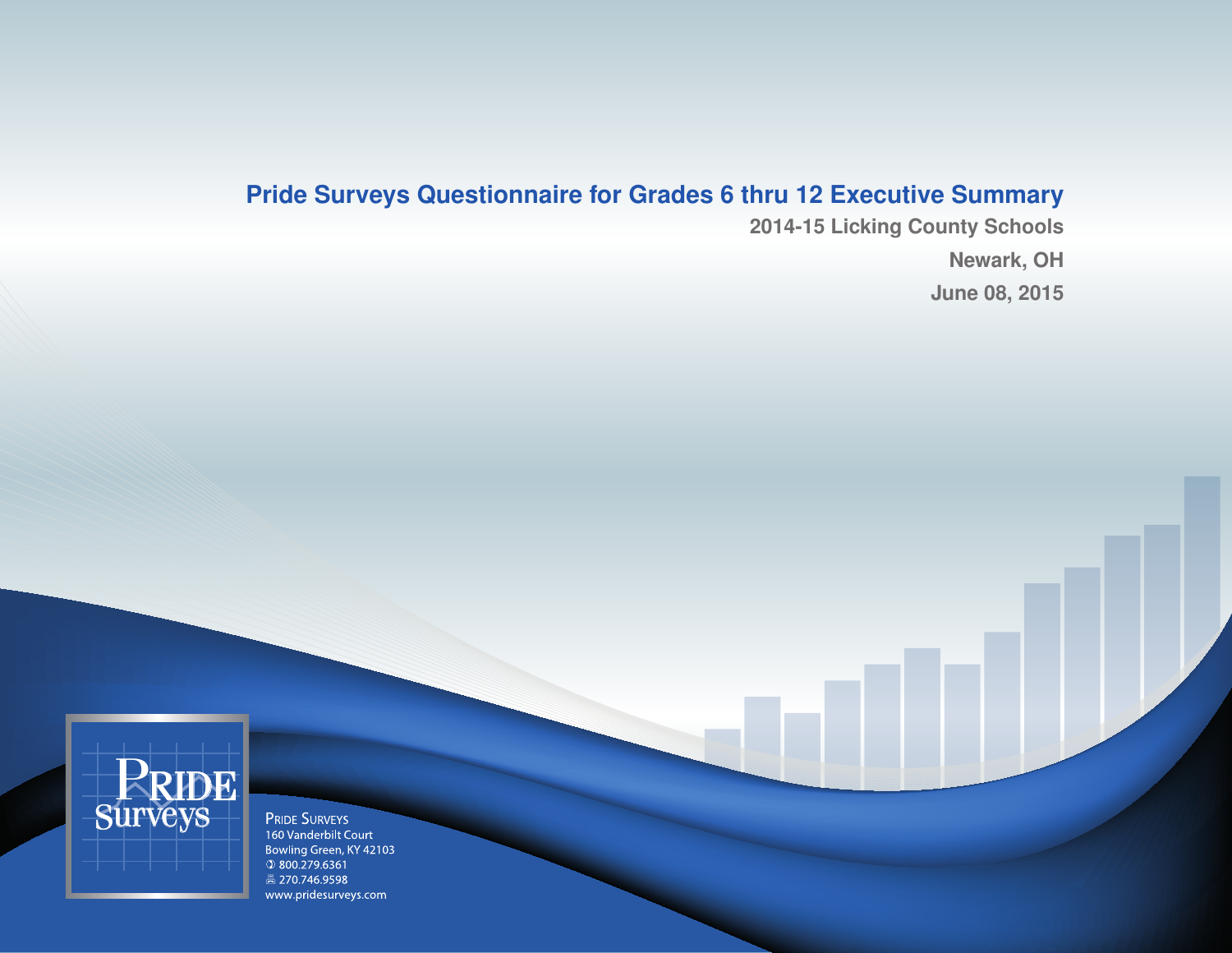#### **Contents**

| 1            | <b>Introduction</b>                         | 3              |
|--------------|---------------------------------------------|----------------|
| $\mathbf{2}$ | <b>Demographics</b>                         | 4              |
| 3            | <b>Past 30 Day Drug Use</b>                 | 4              |
| 4            | <b>Students' Perception of Risk</b>         | $\overline{7}$ |
| 5            | <b>Students' Perception of Disapproval</b>  | 9              |
| 6            | <b>Age of First Use</b>                     | 13             |
| 7            | <b>Students' Perception of Availability</b> | 14             |
| 8            | <b>Violence Indicators</b>                  | 16             |
| 9            | <b>Where Students Use</b>                   | 17             |
|              | <b>10 When Students Use</b>                 | 22             |
|              | <b>11 School Safety</b>                     | 27             |
|              | <b>12 Risk and Protective Factors</b>       | 28             |
|              | <b>13 The Pride Surveys Questionnaire</b>   | 35             |
|              | <b>14 Why Schools Use Pride Surveys</b>     | 35             |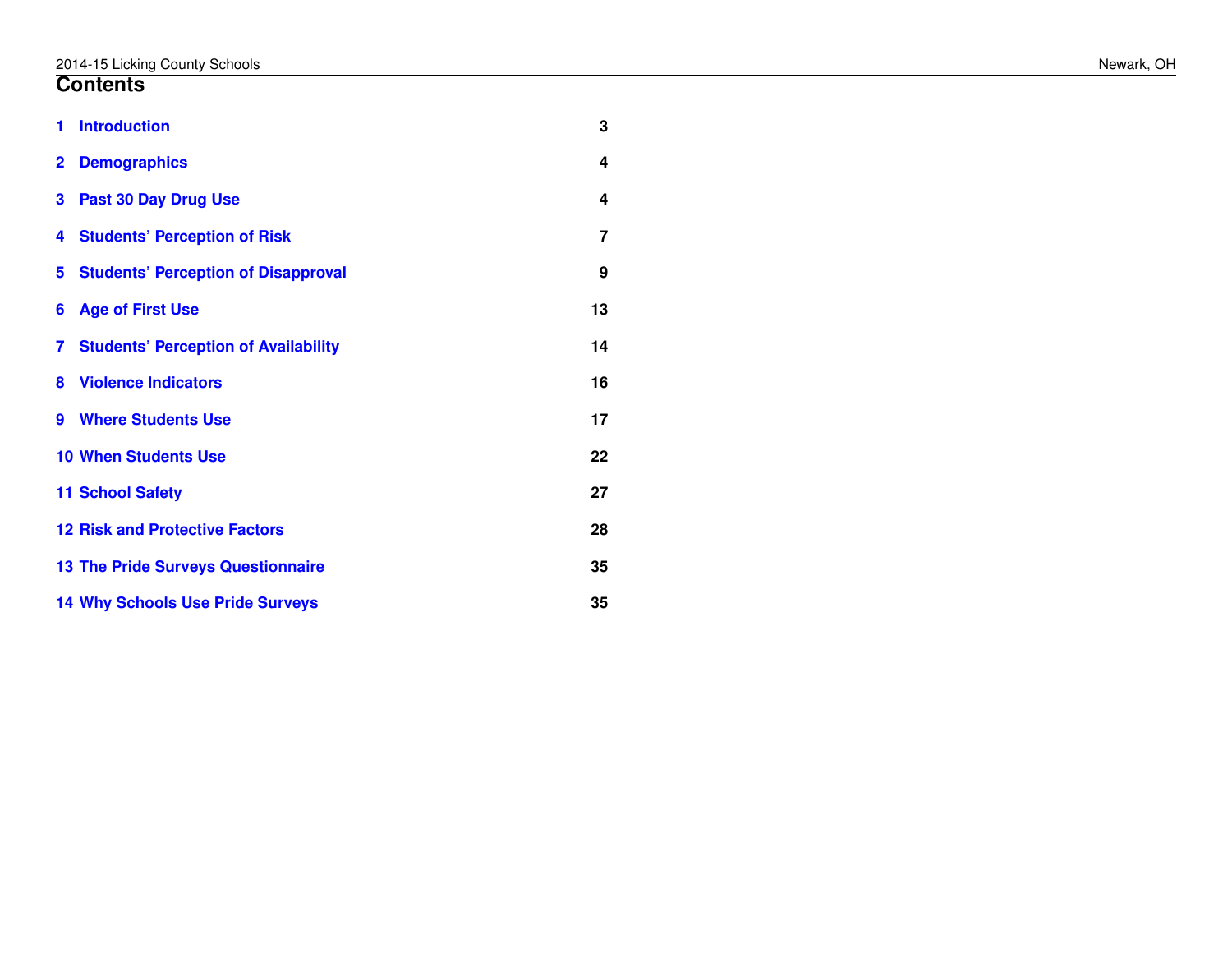3

2014-15 Licking County Schools Newark, OH

#### <span id="page-2-0"></span>**1 Introduction**

The Pride Surveys staff has reviewed the education legislation, No Child Left Behind (NCLB), and attended meetings in Washington, D.C., with USDOE for briefings on the legislation. This summary and the complete report on your CD-ROM are intended to assist you in meeting the requirements of NCLB.

Under the NCLB, schools are required to establish a Uniform Management and Information Reporting System. The collected data, from *anonymous student surveys*, shall include:

*"...the incidence and prevalence, age of onset, perception of social disapproval of drug use and violence by youth in schools and communities"*.

The graphs and tables in this summary are compiled from data collected in your school(s) using the *Pride Surveys Questionnaire for Grades 6-12*. These graphs and tables cover the areas typically of most interest for school systems. The areas covered are demographics, past 30 day drug use, perception of risk, students' perception of parental and peer disapproval, age of first use, violence indicators, where and when students use drugs, school and community safety, and risk and protective factors. The drugs covered in this summary are cigarette/tobacco use, alcohol use, marijuana use, and prescription drug use.

This summary and the accompanying CD-ROM (full report) will assist you in meeting the requirements of NCLB and requirements from agencies that have similar requirements in assessment and evaluation.

#### **NOTE: THIS IS ONLY A BRIEF SUMMARY OF YOUR RESULTS. YOUR FULL AND COMPLETE REPORT CAN BE FOUND ON YOUR CD-ROM.**

If you have questions about this report or if you wish to have information on other *Pride Surveys* services and products, please call the *Pride Surveys* Office or write to the following address:

#### *Pride Surveys*

Janie Pitcock 160 Vanderbilt Court Bowling Green, KY 42103 1-800-279-6361 1-270-746-9596 E-Mail: [janie.pitcock@pridesurveys.com](mailto:janie.pitcock@pridesurveys.com) Web Site: [www.pridesurveys.com](http://www.pridesurveys.com)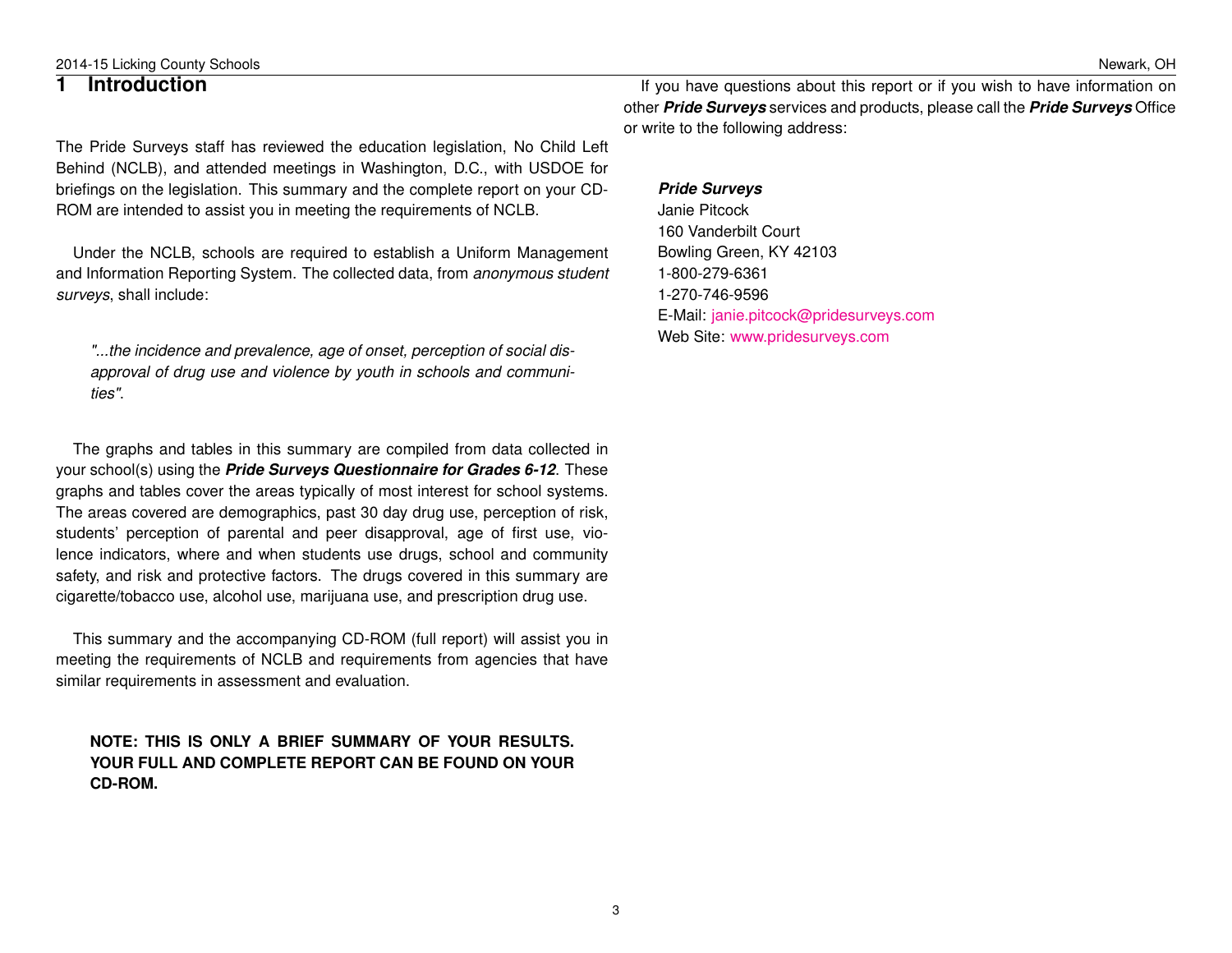### <span id="page-3-0"></span>**2 Demographics**

Total number of students surveyed: **5,250**

- Number of 6th grade students surveyed: **1,615 (30.8%)**
- Number of 8th grade students surveyed: **1,447 (27.6%)**
- Number of 10th grade students surveyed: **1,251 (23.8%)**
- Number of 12th grade students surveyed: **937 (17.8%)**

Breakdown by sex - it is possible for the sum of the numbers by sex to be less than the overall total since not all students will answer the sex question.

- Number of Male students surveyed: **2,455 (50.8%)**
- Number of Female students surveyed: **2,373 (49.2%)**

### <span id="page-3-1"></span>**3 Past 30 Day Drug Use**

**NOTE:** For tables, *N of Valid* is the number of students who answered the question and *N of Missing* is the number of students who did not answer the question.

Table 1: Past 30 Day Use – **Cigarettes**

| Grade        | N of  | N of | 30 Day |
|--------------|-------|------|--------|
| Level        | Valid | Miss | Use    |
| 6th          | 1592  | 23   | 2.1    |
| 8th          | 1423  | 24   | 8.3    |
| 10th         | 1241  | 10   | 12.2   |
| 12th         | 930   | 7    | 16.8   |
| $6 - 8$      | 3015  | 47   | 5.0    |
| $9 - 12$     | 2171  | 17   | 14.1   |
| <b>Total</b> | 5186  | 64   | 8.9    |
|              |       |      |        |

| Table 2: Past 30 Day Use - Alcohol |       |      |        |  |
|------------------------------------|-------|------|--------|--|
| Grade                              | N of  | N of | 30 Day |  |
| Level                              | Valid | Miss | Use    |  |
| 6th                                | 1593  | 22   | 3.2    |  |
| 8th                                | 1421  | 26   | 11.9   |  |
| 10th                               | 1238  | 13   | 22.5   |  |
| 12 <sub>th</sub>                   | 929   | 8    | 35.5   |  |
| $6 - 8$                            | 3014  | 48   | 7.3    |  |
| $9 - 12$                           | 2167  | 21   | 28.1   |  |
| Total                              | 5181  | 69   | 16.0   |  |

| Table 3: Past 30 Day Use – <b>Marijuana</b> |
|---------------------------------------------|
|---------------------------------------------|

| Grade        | N of  | N of        | 30 Day |
|--------------|-------|-------------|--------|
| Level        | Valid | <b>Miss</b> | Use    |
| 6th          | 1589  | 26          | 1.4    |
| 8th          | 1419  | 28          | 8.3    |
| 10th         | 1242  | 9           | 15.3   |
| 12th         | 929   | 8           | 22.6   |
| $6 - 8$      | 3008  | 54          | 4.7    |
| $9 - 12$     | 2171  | 17          | 18.4   |
| <b>Total</b> | 5179  | 71          | 10.4   |
|              |       |             |        |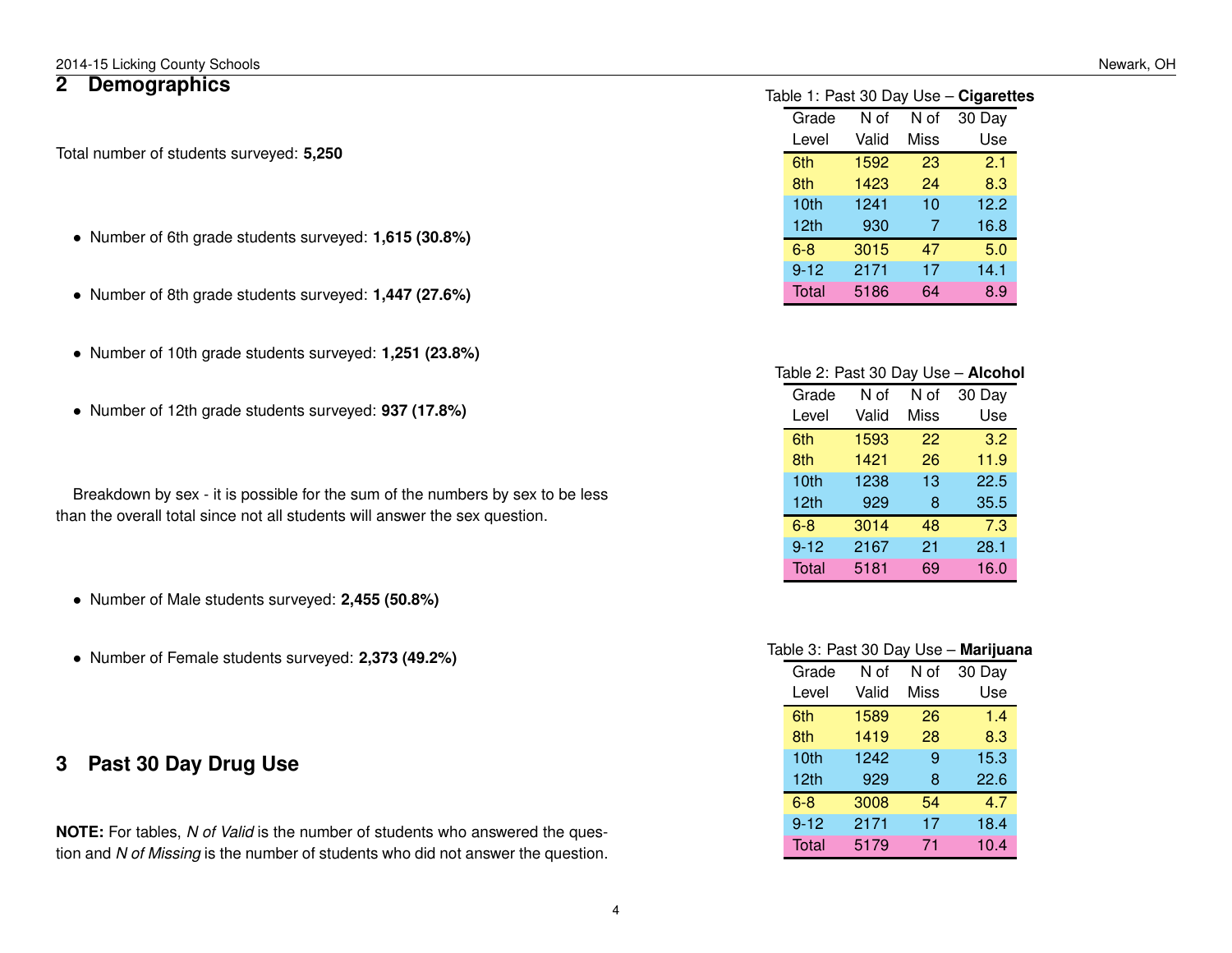### Table 4: Past 30 Day Use – **Prescription Drugs**

| Grade    | N of  | N of | 30 Day |
|----------|-------|------|--------|
| Level    | Valid | Miss | Use    |
| 6th      | 1591  | 24   | 2.0    |
| 8th      | 1422  | 25   | 3.9    |
| 10th     | 1239  | 12   | 5.8    |
| 12th     | 928   | 9    | 8.2    |
| $6 - 8$  | 3013  | 49   | 2.9    |
| $9 - 12$ | 2167  | 21   | 6.8    |
| Total    | 5180  | 70   | 4.5    |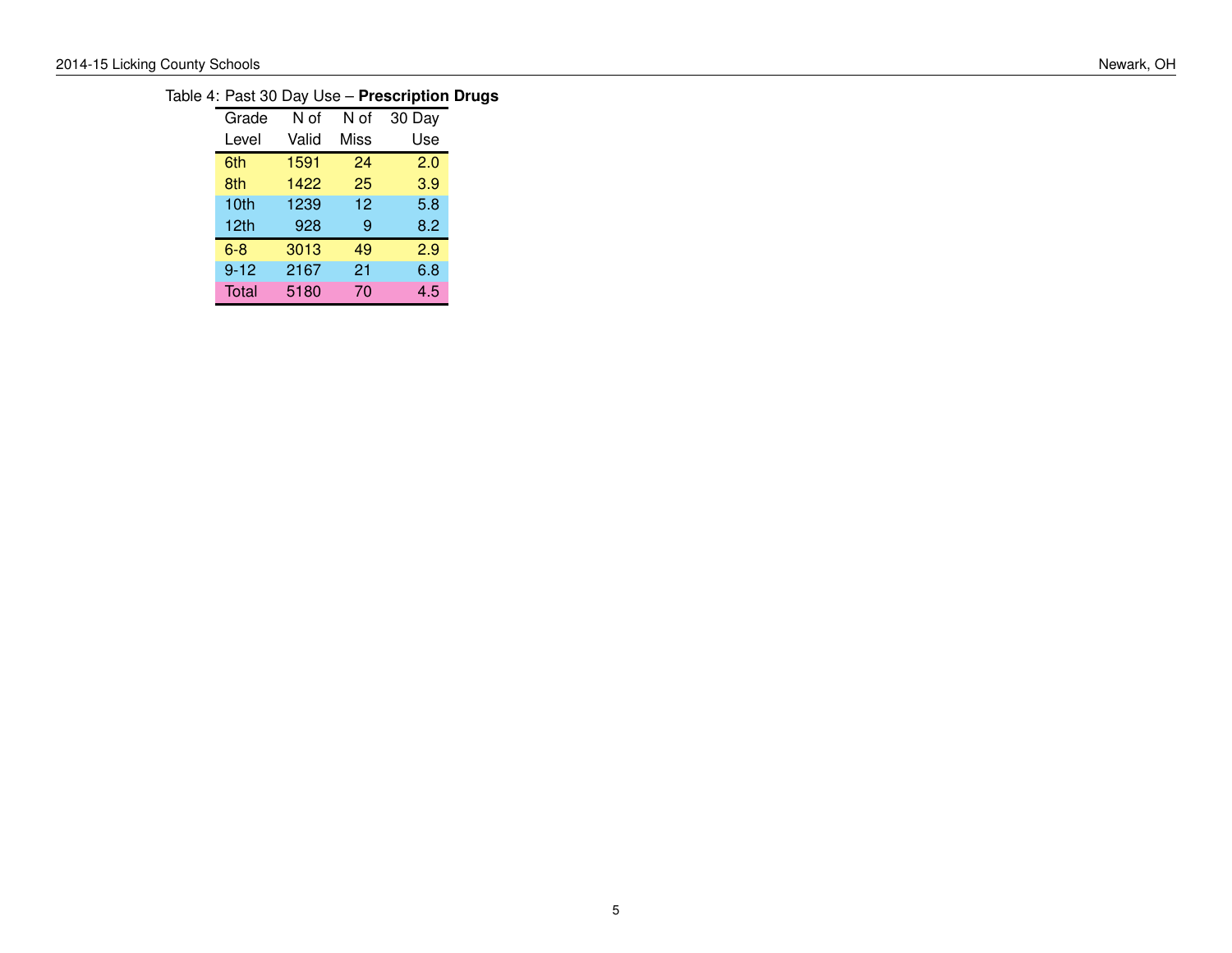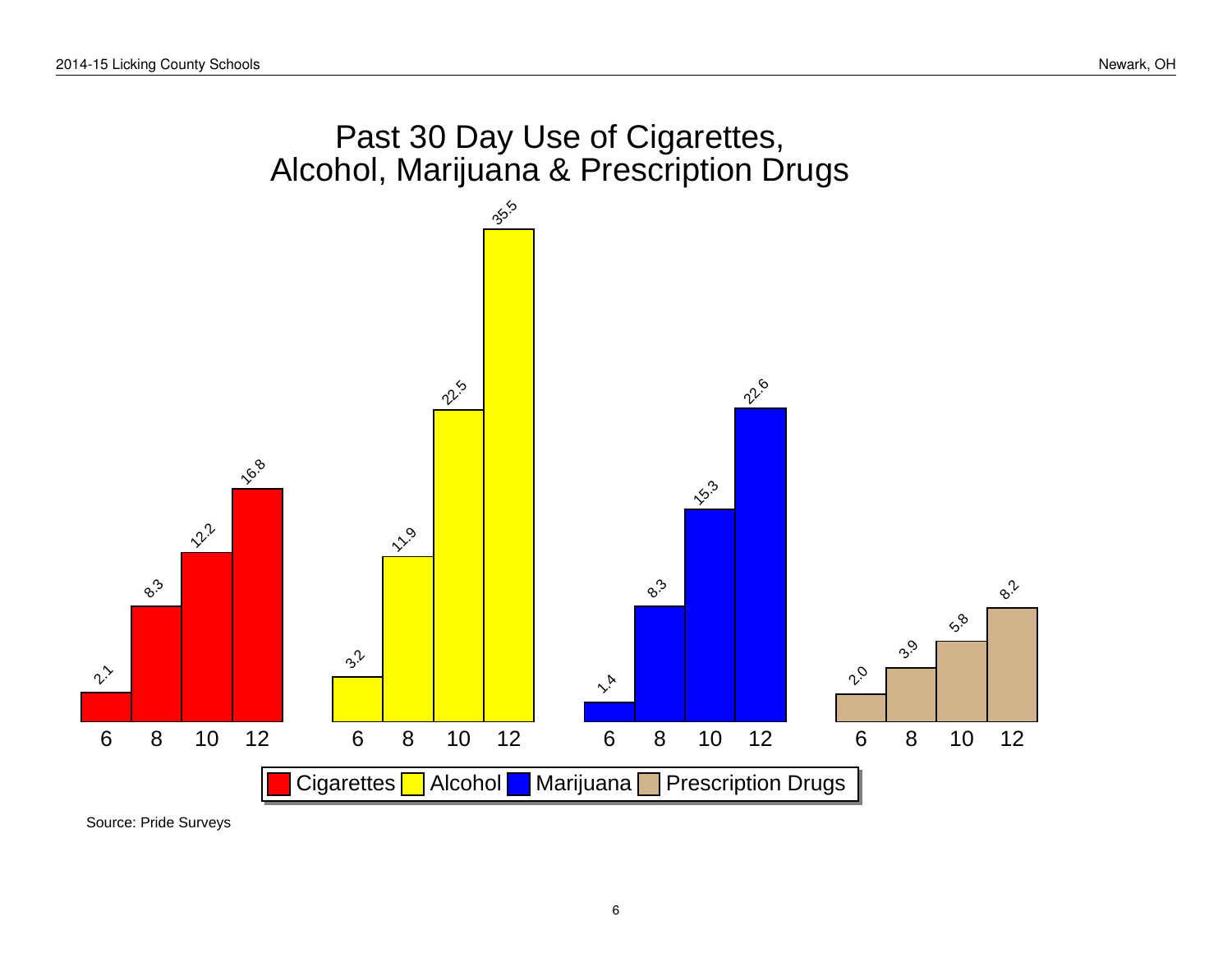## <span id="page-6-0"></span>**4 Students' Perception of Risk**

Students are asked about their perception of risk of regular use of cigarettes, alcohol and marijuana and any use of prescription drugs not prescribed to them with the possible responses being *No Risk*, *Slight Risk*, *Moderate Risk* or *Great Risk*. Past analysis of national statistics indicates that as students' perception of risk increases, use of substances decreases. It is also typical for the perception of risk (*Moderate Risk* or *Great Risk*) to decrease as a child gets older. Your students' responses are detailed in the following tables.

#### Table 5: Students' Perception of Risk of **Cigarettes**

| Grade    | N of  | N of        | Moderate or       |
|----------|-------|-------------|-------------------|
| Level    | Valid | <b>Miss</b> | <b>Great Risk</b> |
| 6th      | 1579  | 36          | 80.4              |
| 8th      | 1409  | 38          | 80.1              |
| 10th     | 1236  | 15          | 85.8              |
| 12th     | 919   | 18          | 86.6              |
| $6 - 8$  | 2988  | 74          | 80.2              |
| $9 - 12$ | 2155  | 33          | 86.2              |
| Total    | 5143  | 107         | 82.7              |

#### Table 6: Students' Perception of Risk of **Alcohol**

| Grade    | N of  | N of | Moderate or       |
|----------|-------|------|-------------------|
| Level    | Valid | Miss | <b>Great Risk</b> |
| 6th      | 1576  | 39   | 64.0              |
| 8th      | 1408  | 39   | 66.2              |
| 10th     | 1236  | 15   | 71.0              |
| 12th     | 917   | 20   | 64.0              |
| $6 - 8$  | 2984  | 78   | 65.0              |
| $9 - 12$ | 2153  | 35   | 68.0              |
| Total    | 5137  | 113  | 66.3              |

#### Table 7: Students' Perception of Risk of **Marijuana**

| Grade            | N of  | N of | Moderate or       |
|------------------|-------|------|-------------------|
| Level            | Valid | Miss | <b>Great Risk</b> |
| 6th              | 1566  | 49   | 75.4              |
| 8th              | 1397  | 50   | 60.6              |
| 10 <sub>th</sub> | 1226  | 25   | 47.6              |
| 12 <sub>th</sub> | 916   | 21   | 42.1              |
| $6 - 8$          | 2963  | 99   | 68.4              |
| $9 - 12$         | 2142  | 46   | 45.2              |
| Total            | 5105  | 145  | 58.7              |

#### Table 8: Students' Perception of Risk of **Prescription Drugs**

| Grade            | N of  | N of        | Moderate or       |
|------------------|-------|-------------|-------------------|
| Level            | Valid | <b>Miss</b> | <b>Great Risk</b> |
| 6th              | 1573  | 42          | 81.1              |
| 8th              | 1409  | 38          | 84.0              |
| 10th             | 1232  | 19          | 86.7              |
| 12 <sub>th</sub> | 921   | 16          | 86.4              |
| $6 - 8$          | 2982  | 80          | 82.4              |
| $9 - 12$         | 2153  | 35          | 86.6              |
| Total            | 5135  | 115         | 84.2              |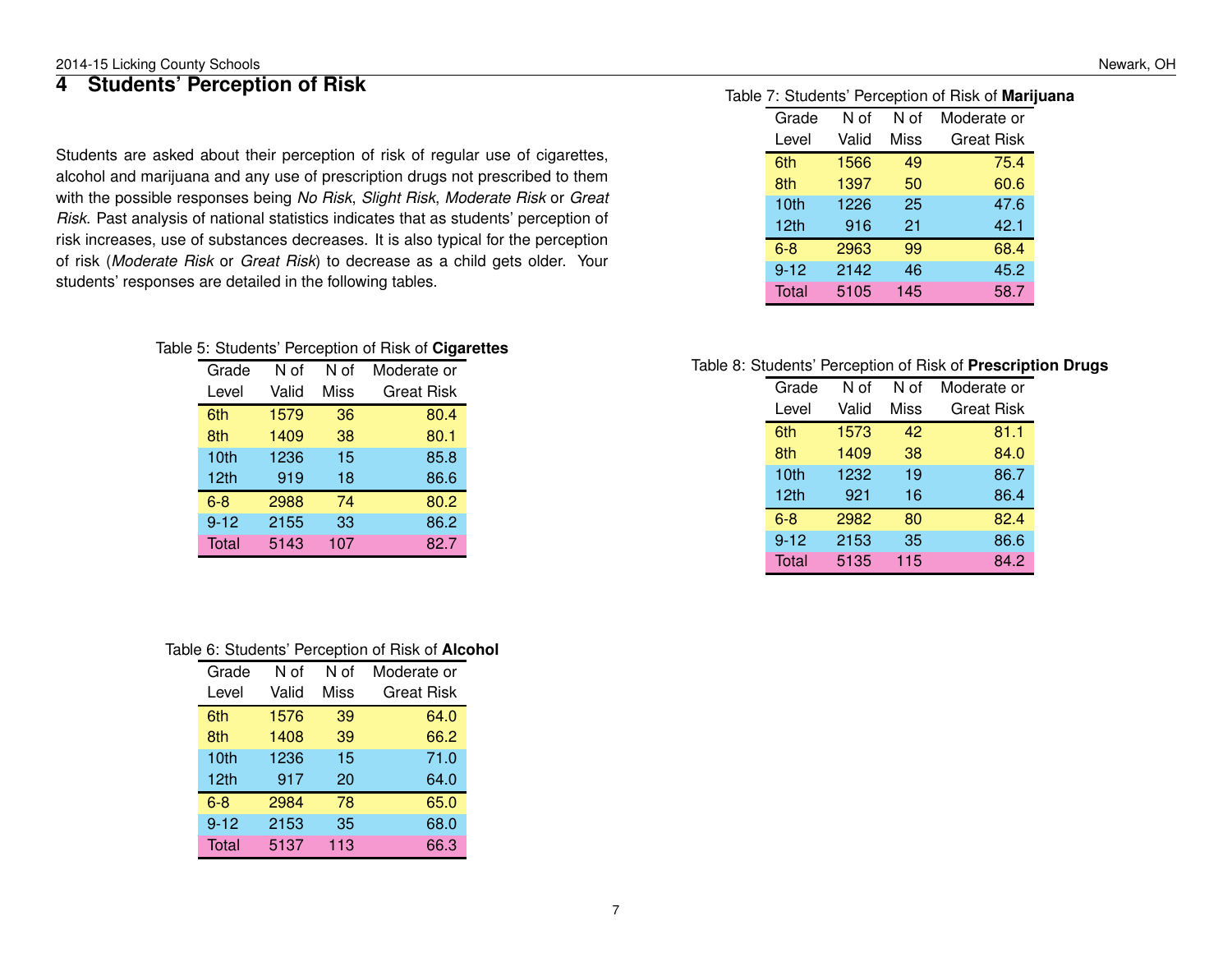% Students Who Perceive Cigarettes, Alcohol, Marijuana, & Prescription Drug Use As Moderate Risk Or Great Risk

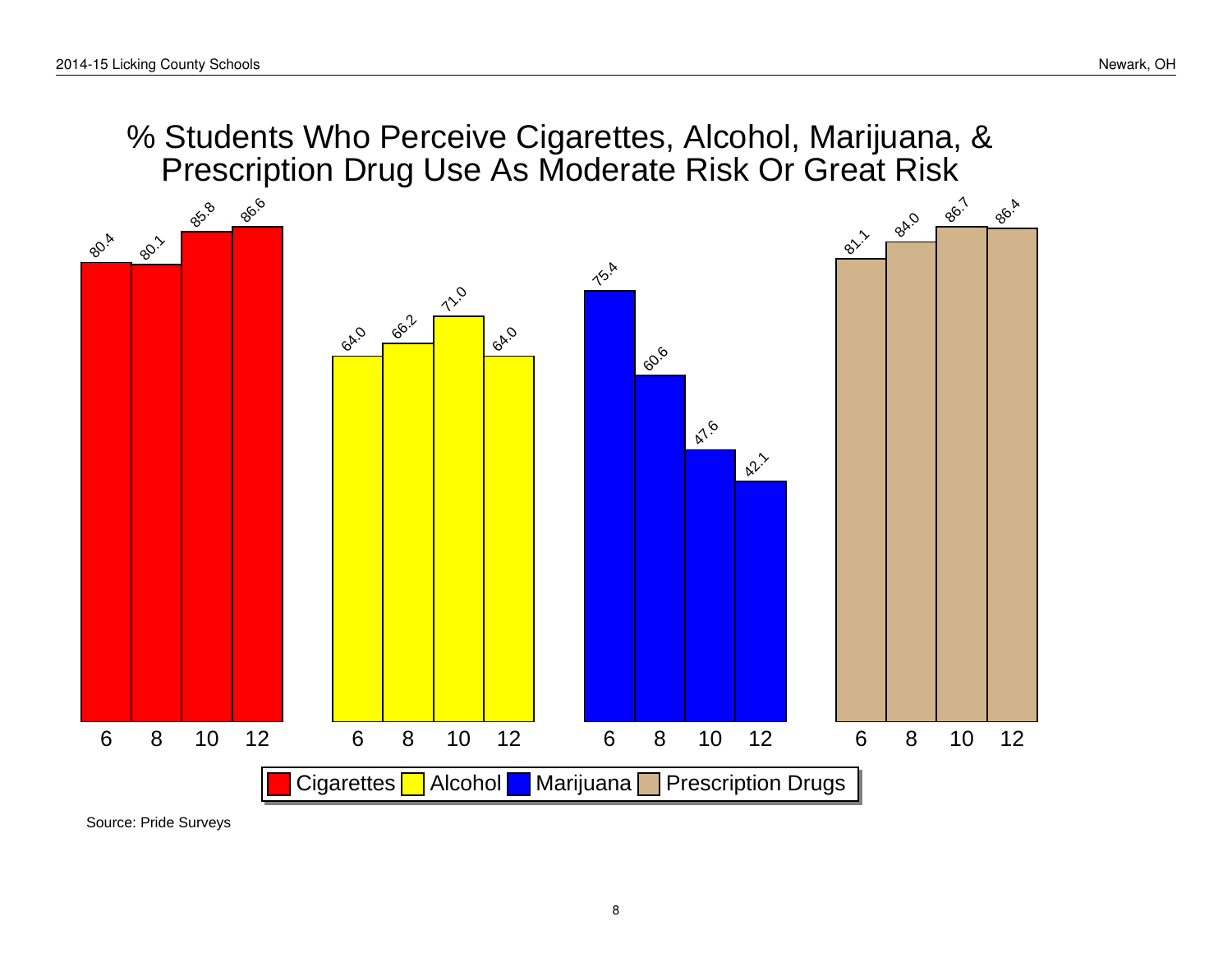## <span id="page-8-0"></span>**5 Students' Perception of Disapproval**

Past analysis of national statistics indicates that the majority of students tend to perceive parents as feeling it is *Wrong* or *Very Wrong* for students to use tobacco, drink alcohol regularly, smoke marijuana and to use prescription drugs not prescribed to them for all grade levels. Your students' responses are detailed in the following tables.

### Table 11: Students' Perception Of **Parents'** Disapproval Of Use of **Marijuana**

| Grade    | N of  | N of | Wrong or   |
|----------|-------|------|------------|
| Level    | Valid | Miss | Very Wrong |
| 6th      | 1563  | 52   | 95.4       |
| 8th      | 1382  | 65   | 91.4       |
| 10th     | 1225  | 26   | 86.2       |
| 12th     | 912   | 25   | 79.9       |
| $6 - 8$  | 2945  | 117  | 93.5       |
| $9 - 12$ | 2137  | 51   | 83.5       |
| Total    | 5082  | 168  | 89.3       |

#### Table 9: Students' Perception Of **Parents'** Disapproval Of Use of **Tobacco**

| Grade    | N of  | N of | Wrong or   |
|----------|-------|------|------------|
| Level    | Valid | Miss | Very Wrong |
| 6th      | 1569  | 46   | 95.0       |
| 8th      | 1385  | 62   | 93.4       |
| 10th     | 1223  | 28   | 89.5       |
| 12th     | 915   | 22   | 78.3       |
| 6-8      | 2954  | 108  | 94.2       |
| $9 - 12$ | 2138  | 50   | 84.7       |
| Total    | 5092  | 158  | 90.2       |

#### Table 12: Students' Perception Of **Parents'** Disapproval Of Use of **Prescription Drugs**

| Grade    | N of  | N of | Wrong or   |
|----------|-------|------|------------|
| Level    | Valid | Miss | Very Wrong |
| 6th      | 1563  | 52   | 94.9       |
| 8th      | 1380  | 67   | 95.4       |
| 10th     | 1221  | 30   | 95.6       |
| 12th     | 911   | 26   | 94.1       |
| $6 - 8$  | 2943  | 119  | 95.2       |
| $9 - 12$ | 2132  | 56   | 94.9       |
| Total    | 5075  | 175  | 95.1       |

#### Table 10: Students' Perception Of **Parents'** Disapproval Of Use of **Alcohol**

| Grade    | N of  | N of        | Wrong or   |
|----------|-------|-------------|------------|
| Level    | Valid | <b>Miss</b> | Very Wrong |
| 6th      | 1563  | 52          | 92.9       |
| 8th      | 1381  | 66          | 91.2       |
| 10th     | 1223  | 28          | 87.9       |
| 12th     | 914   | 23          | 81.2       |
| $6 - 8$  | 2944  | 118         | 92.1       |
| $9 - 12$ | 2137  | 51          | 85.0       |
| Total    | 5081  | 169         | 89.1       |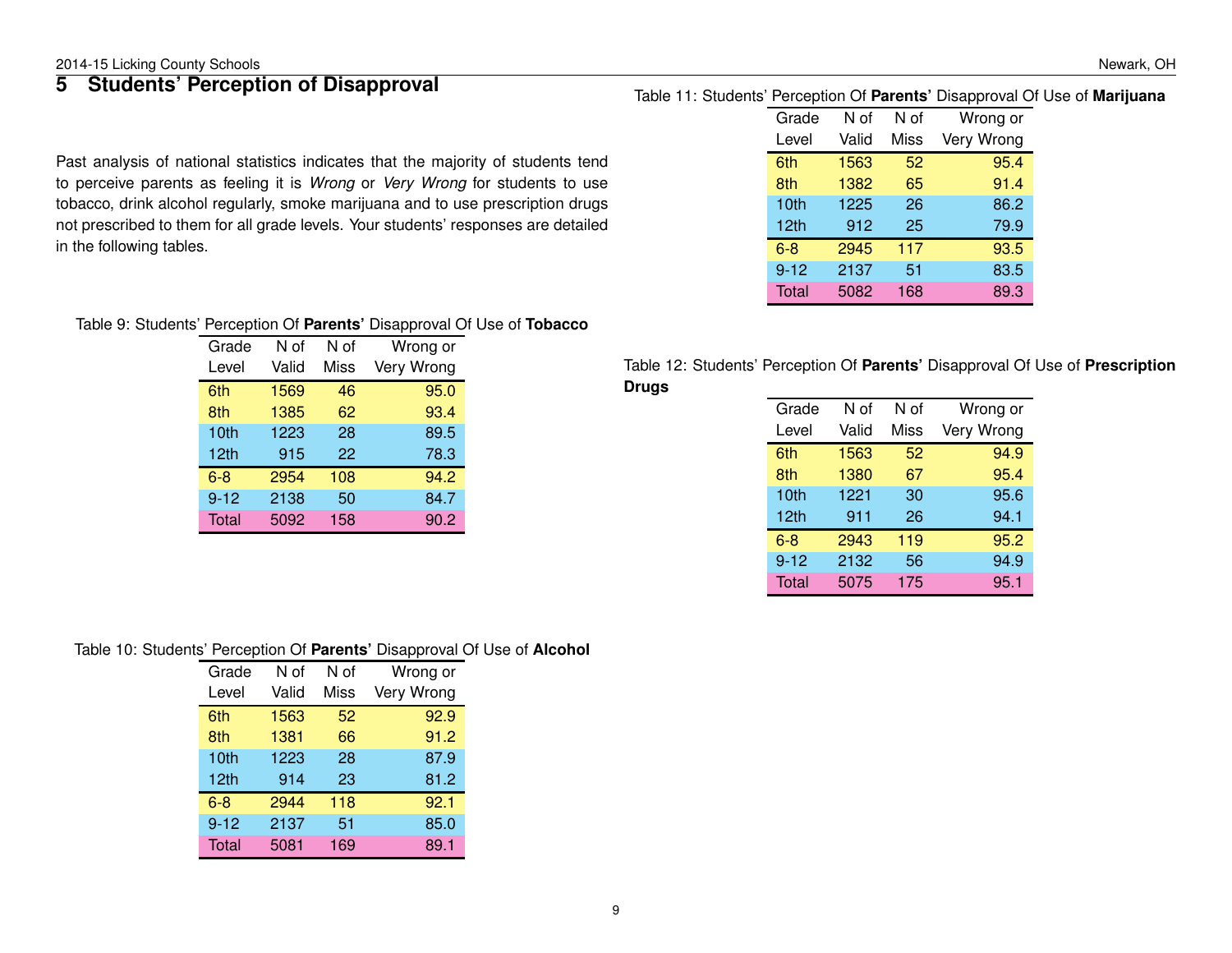#### 2014-15 Licking County Schools Newark, OH

Typically, students perceive a decreasing amount of disapproval from their friends as they grow older. This is helpful in understanding peer pressure. The following tables detail your students' responses to their friends' disapproval.

|  |  |  |  |  |  | Table 15: Students' Perception of Friends' Disapproval of Use of Marijuana |
|--|--|--|--|--|--|----------------------------------------------------------------------------|
|--|--|--|--|--|--|----------------------------------------------------------------------------|

| Grade    | N of  | N of | Wrong or   |
|----------|-------|------|------------|
| Level    | Valid | Miss | Very Wrong |
| 6th      | 1514  | 101  | 90.4       |
| 8th      | 1348  | 99   | 72.1       |
| 10th     | 1211  | 40   | 48.9       |
| 12th     | 913   | 24   | 39.0       |
| $6 - 8$  | 2862  | 200  | 81.8       |
| $9 - 12$ | 2124  | 64   | 44.6       |
| Total    | 4986  | 264  | 66.0       |
|          |       |      |            |

|  |  | Table 13: Students' Perception of Friends' Disapproval of Use of Tobacco |  |  |
|--|--|--------------------------------------------------------------------------|--|--|
|--|--|--------------------------------------------------------------------------|--|--|

| Grade            | N of  | N of | Wrong or   |
|------------------|-------|------|------------|
| Level            | Valid | Miss | Very Wrong |
| 6th              | 1522  | 93   | 87.2       |
| 8th              | 1353  | 94   | 72.4       |
| 10th             | 1213  | 38   | 57.2       |
| 12 <sub>th</sub> | 915   | 22   | 44.4       |
| $6 - 8$          | 2875  | 187  | 80.2       |
| $9 - 12$         | 2128  | 60   | 51.7       |
| <b>Total</b>     | 5003  | 247  | 68.1       |

|       |  |  |  | Table 16: Students' Perception of Friends' Disapproval of Use of Prescription |
|-------|--|--|--|-------------------------------------------------------------------------------|
| Drugs |  |  |  |                                                                               |

| Grade        | N of  | N of | Wrong or   |
|--------------|-------|------|------------|
| Level        | Valid | Miss | Very Wrong |
| 6th          | 1509  | 106  | 90.3       |
| 8th          | 1342  | 105  | 83.2       |
| 10th         | 1207  | 44   | 75.6       |
| 12th         | 916   | 21   | 72.4       |
| $6 - 8$      | 2851  | 211  | 87.0       |
| $9 - 12$     | 2123  | 65   | 74.2       |
| <b>Total</b> | 4974  | 276  | 81.5       |
|              |       |      |            |

#### Table 14: Students' Perception of **Friends'** Disapproval of Use of **Alcohol**

| Grade    | N of  | N of | Wrong or   |
|----------|-------|------|------------|
| Level    | Valid | Miss | Very Wrong |
| 6th      | 1524  | 91   | 86.3       |
| 8th      | 1355  | 92   | 71.2       |
| 10th     | 1211  | 40   | 55.2       |
| 12th     | 913   | 24   | 47.2       |
| 6-8      | 2879  | 183  | 79.2       |
| $9 - 12$ | 2124  | 64   | 51.7       |
| Total    | 5003  | 247  | 67.5       |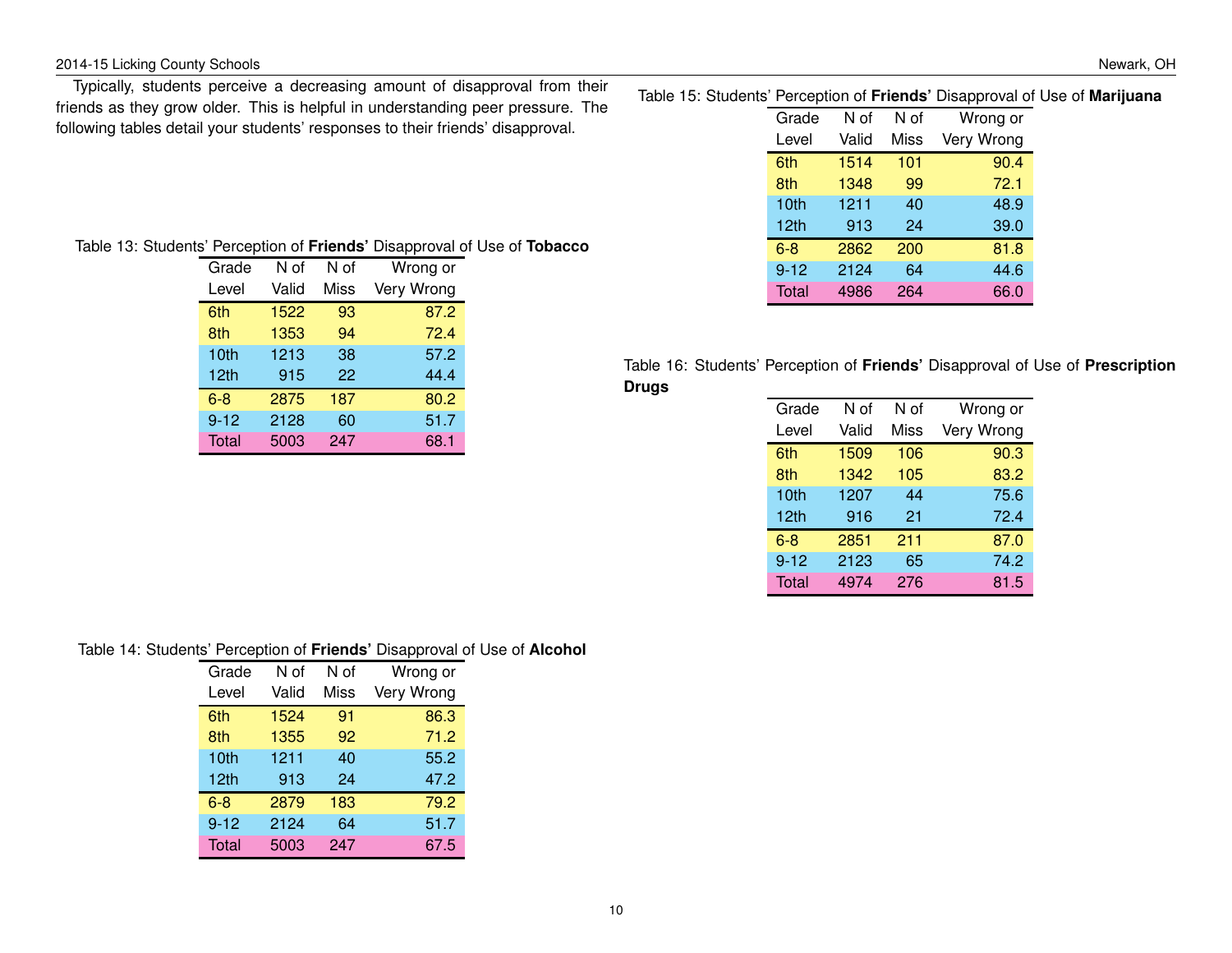% Perceive Parents Feel It Is Wrong or Very Wrong For Students To Use Tobacco, Alcohol, Marijuana and Prescription Drugs

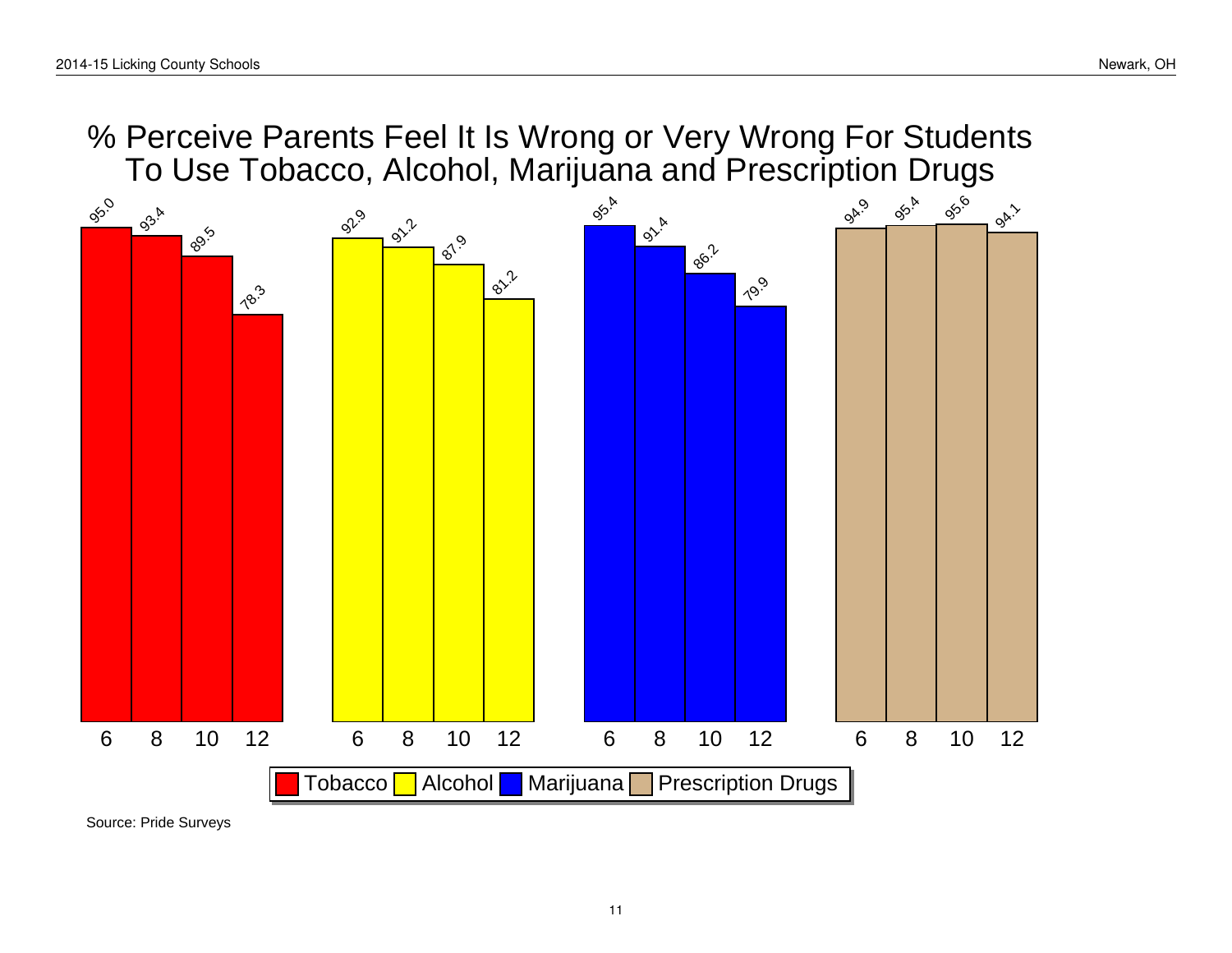# % Perceive Friends Feel It Is Wrong or Very Wrong For Students To Use Tobacco, Alcohol, Marijuana and Prescription Drugs

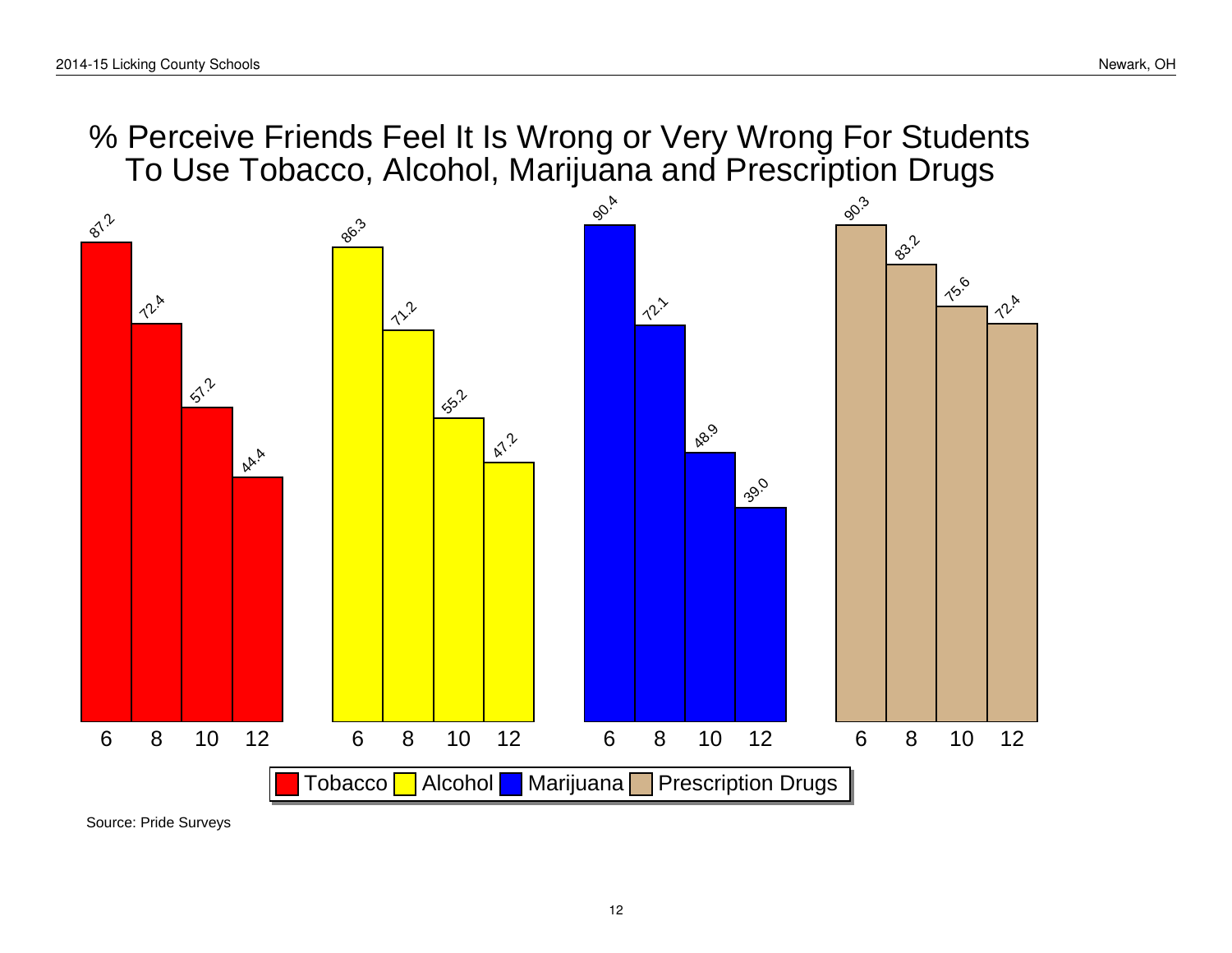#### 2014-15 Licking County Schools Newark, OH

## <span id="page-12-0"></span>**6 Age of First Use**

The question *At what age did you first use...* is used to measure this statistic. The possible responses to this question range from *10 or Under* to *17 or Older* and *Never Used*. The table shows the average age of first use for those students who answered the question with a response other than *Never Used*.

#### Table 17: When did you first use any **tobacco**?

| Grade    | N of  | N of        | Avg  |
|----------|-------|-------------|------|
| Level    | Valid | <b>Miss</b> | Age  |
| 6th      | 59    | 1556        | 11.3 |
| 8th      | 214   | 1233        | 12.1 |
| 10th     | 316   | 935         | 13.3 |
| 12th     | 376   | 561         | 14.6 |
| $6-8$    | 273   | 2789        | 11.9 |
| $9 - 12$ | 692   | 1496        | 14.0 |
| Total    | 965   | 4285        | 13.4 |

| Table 18: When did you first use any alcohol? |  |  |
|-----------------------------------------------|--|--|
|-----------------------------------------------|--|--|

| Grade            | N of  | N of        | Avg  |
|------------------|-------|-------------|------|
| Level            | Valid | <b>Miss</b> | Age  |
| 6th              | 161   | 1454        | 10.7 |
| 8th              | 393   | 1054        | 12.0 |
| 10th             | 592   | 659         | 13.6 |
| 12 <sub>th</sub> | 633   | 304         | 15.0 |
| $6 - 8$          | 554   | 2508        | 11.6 |
| $9 - 12$         | 1225  | 963         | 14.3 |
| Total            | 1779  | 3471        | 13.5 |

#### Table 19: When did you first use any **marijuana**?

| Grade        | N of  | N of | Avg  |
|--------------|-------|------|------|
| Level        | Valid | Miss | Age  |
| 6th          | 31    | 1584 | 11.8 |
| 8th          | 170   | 1277 | 12.5 |
| 10th         | 314   | 937  | 13.9 |
| 12th         | 377   | 560  | 14.9 |
| $6 - 8$      | 201   | 2861 | 12.4 |
| $9 - 12$     | 691   | 1497 | 14.4 |
| <b>Total</b> | 892   | 4358 | 14.0 |

#### Table 20: When did you first use any **prescription drugs**?

| Grade        | N of  | N of        | Avg  |
|--------------|-------|-------------|------|
| Level        | Valid | <b>Miss</b> | Age  |
| 6th          | 35    | 1580        | 11.1 |
| 8th          | 60    | 1387        | 12.2 |
| 10th         | 118   | 1133        | 13.8 |
| 12th         | 110   | 827         | 14.8 |
| $6 - 8$      | 95    | 2967        | 11.8 |
| $9 - 12$     | 228   | 1960        | 14.3 |
| <b>Total</b> | 323   | 4927        | 13.6 |
|              |       |             |      |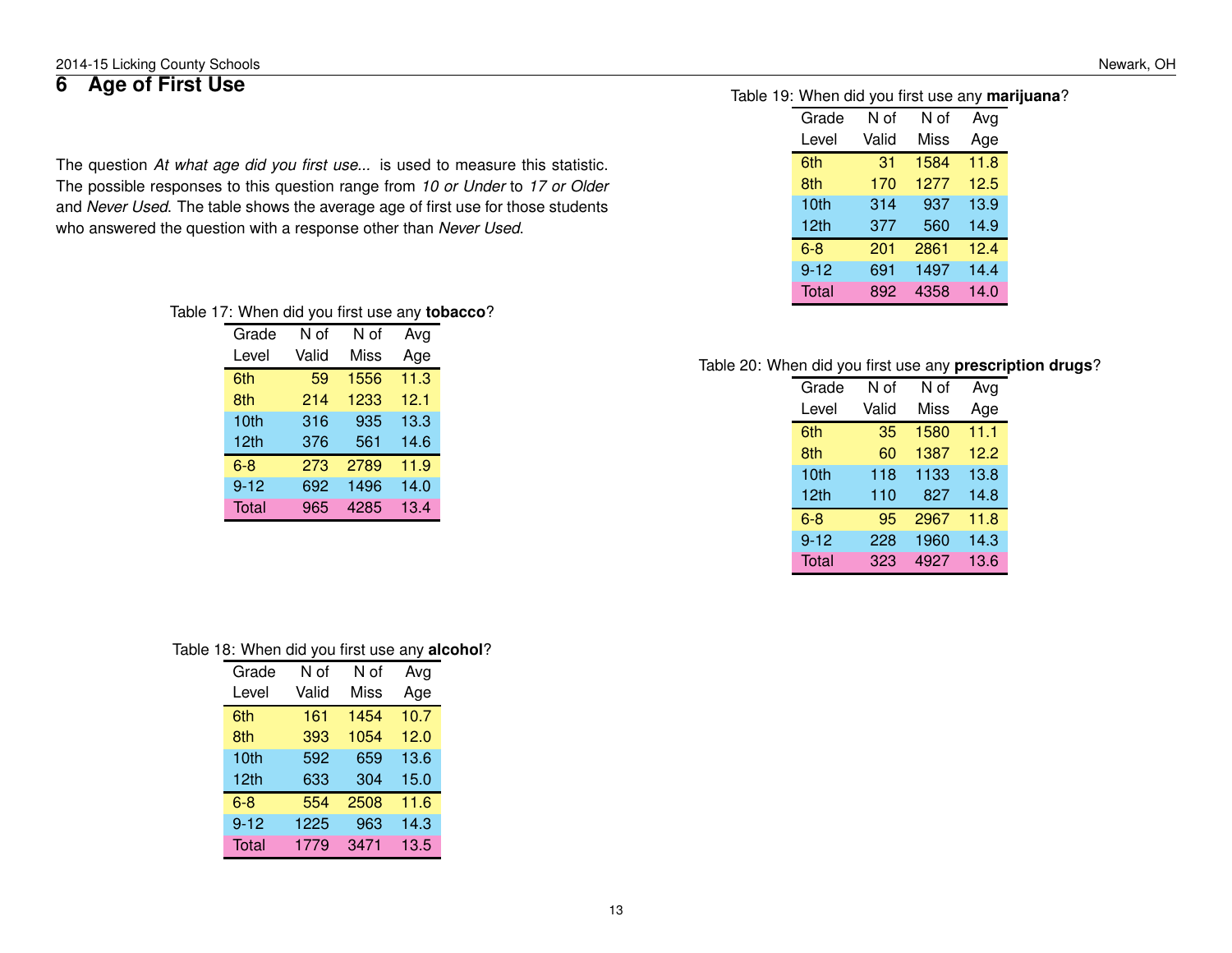## <span id="page-13-0"></span>**7 Students' Perception of Availability**

Past analysis of national statistics indicates that as students get older a larger percentage of them tend to perceive tobacco, alcohol, marijuana and prescription drugs as *Fairly Easy* or *Very Easy* to get. Your students' responses are detailed in the following tables.

|  |  | Table 21: Students' Perception of Availability of Tobacco |
|--|--|-----------------------------------------------------------|
|--|--|-----------------------------------------------------------|

| Grade            | N of  | N of | Fairly Easy or   |
|------------------|-------|------|------------------|
| Level            | Valid | Miss | Very Easy to Get |
| 6th              | 1538  | 77   | 13.4             |
| 8th              | 1372  | 75   | 31.0             |
| 10th             | 1218  | 33   | 51.8             |
| 12 <sub>th</sub> | 894   | 43   | 75.2             |
| $6 - 8$          | 2910  | 152  | 21.7             |
| $9 - 12$         | 2112  | 76   | 61.7             |
| Total            | 5022  | 228  | 38.5             |

| Table 22: Students' Perception of Availability of Alcohol |  |  |  |  |  |  |
|-----------------------------------------------------------|--|--|--|--|--|--|
|-----------------------------------------------------------|--|--|--|--|--|--|

| Grade    | N of  | N of | Fairly Easy or   |
|----------|-------|------|------------------|
| Level    | Valid | Miss | Very Easy to Get |
| 6th      | 1536  | 79   | 16.1             |
| 8th      | 1370  | 77   | 31.6             |
| 10th     | 1217  | 34   | 54.0             |
| 12th     | 892   | 45   | 65.9             |
| $6 - 8$  | 2906  | 156  | 23.4             |
| $9 - 12$ | 2109  | 79   | 59.0             |
| Total    | 5015  | 235  | 38.4             |

#### Table 23: Students' Perception of Availability of **Marijuana**

| Grade            | N of  | N of | Fairly Easy or   |
|------------------|-------|------|------------------|
| Level            | Valid | Miss | Very Easy to Get |
| 6th              | 1537  | 78   | 4.2              |
| 8th              | 1369  | 78   | 22.5             |
| 10th             | 1217  | 34   | 47.6             |
| 12 <sub>th</sub> | 894   | 43   | 56.8             |
| $6 - 8$          | 2906  | 156  | 12.8             |
| $9 - 12$         | 2111  | 77   | 51.5             |
| Total            | 5017  | 233  | 29.1             |

#### Table 24: Students' Perception of Availability of **Prescription Drugs**

| Grade            | N of  | N of | Fairly Easy or   |
|------------------|-------|------|------------------|
| Level            | Valid | Miss | Very Easy to Get |
| 6th              | 1538  | 77   | 10.4             |
| 8th              | 1370  | 77   | 19.9             |
| 10th             | 1217  | 34   | 29.3             |
| 12 <sub>th</sub> | 892   | 45   | 32.4             |
| $6 - 8$          | 2908  | 154  | 14.9             |
| $9 - 12$         | 2109  | 79   | 30.6             |
| <b>Total</b>     | 5017  | 233  | 21.5             |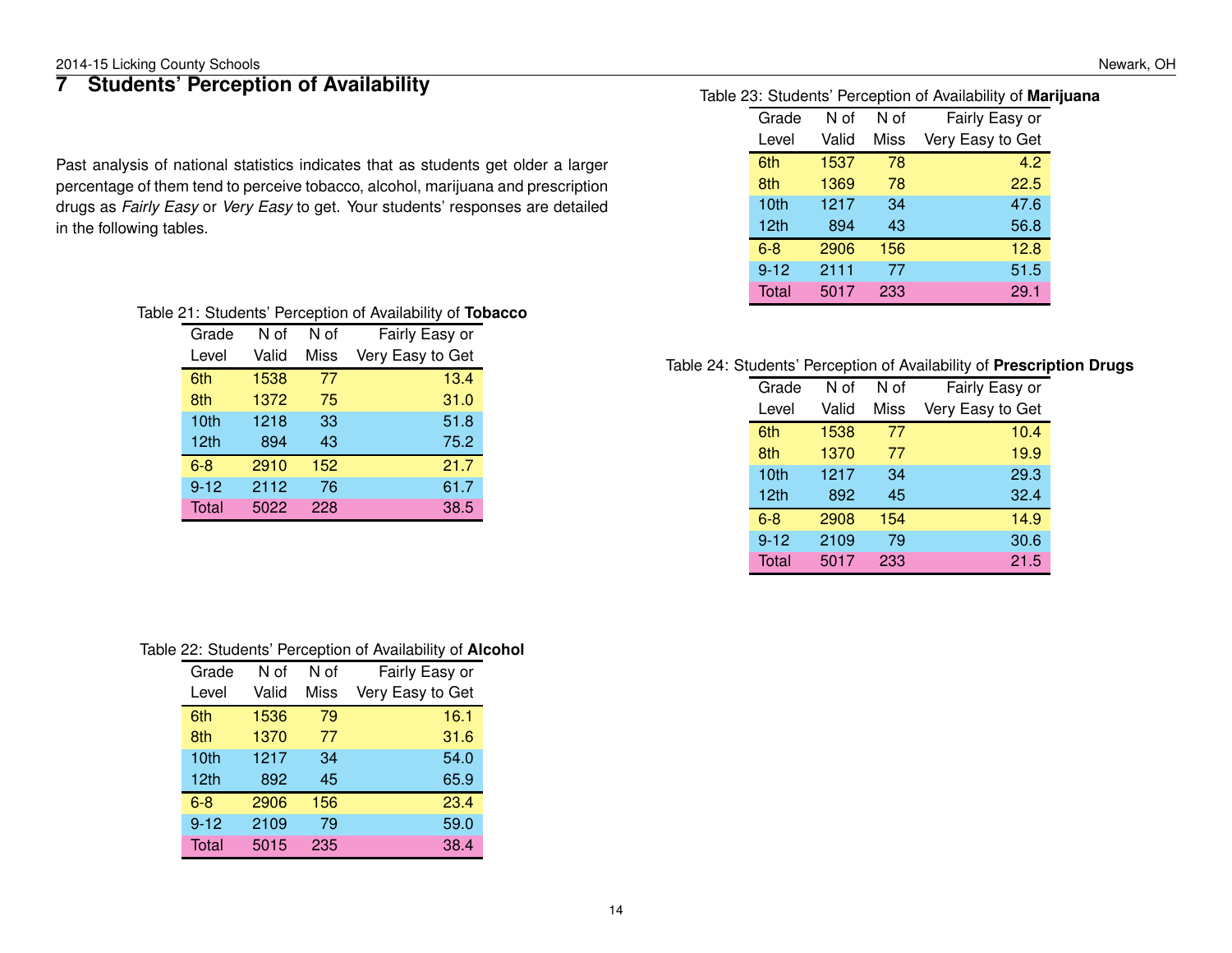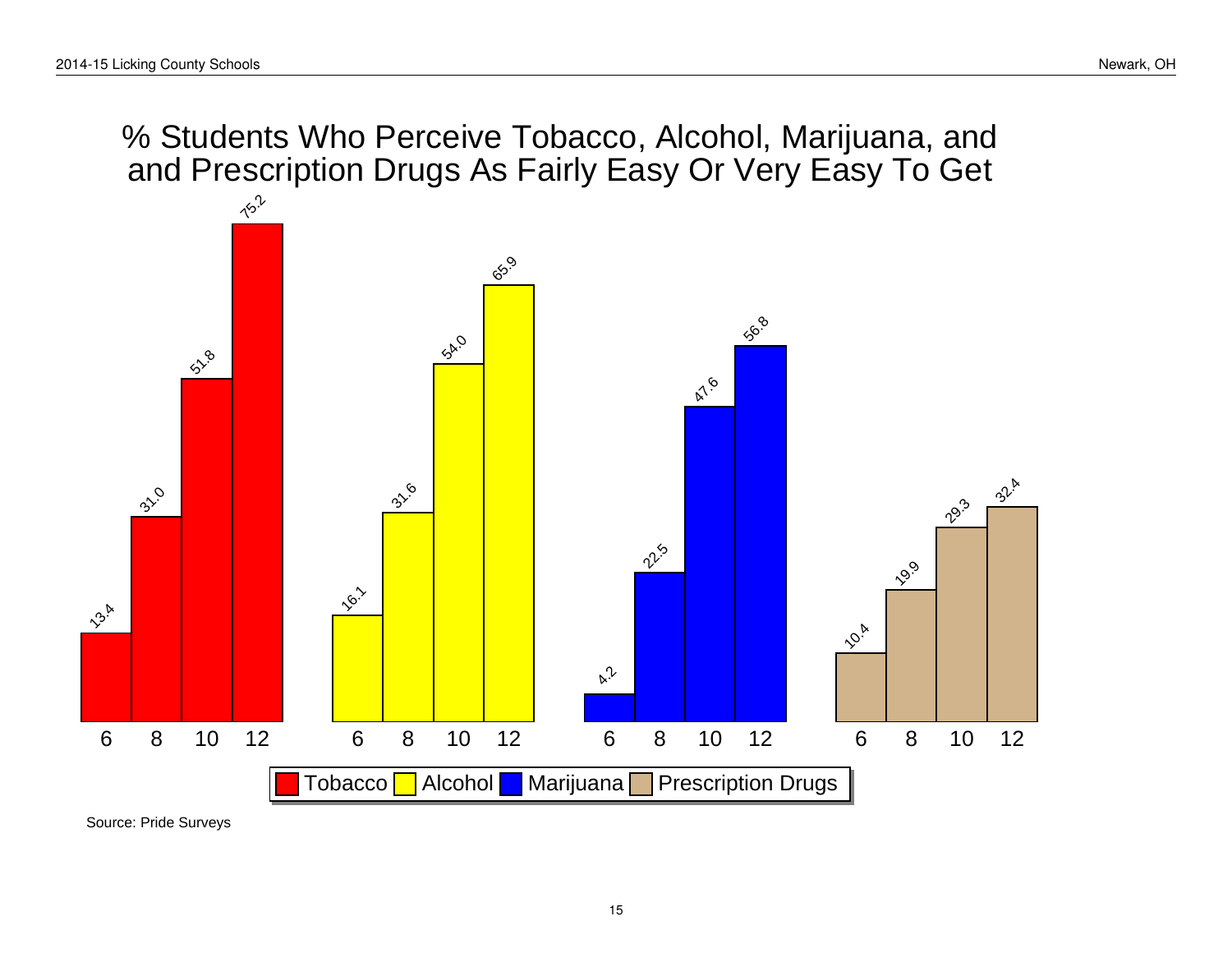## <span id="page-15-0"></span>**8 Violence Indicators**

Except where noted by an '\*', the following table lists the percentage of students who made any positive response to the following questions.

| Table 25: Violence Indicators         |            |       |  |  |  |
|---------------------------------------|------------|-------|--|--|--|
| <b>Violence Indicator</b>             | <b>Num</b> | Pct   |  |  |  |
| Threatened a fellow student           | 1,220      | 24.0% |  |  |  |
| Being afraid at school                | 1,035      | 20.7% |  |  |  |
| Get into trouble with police          | 941        | 18.2% |  |  |  |
| Being hurt at school                  | 872        | 17.2% |  |  |  |
| Thought often or a lot about suicide* | 402        | 7.8%  |  |  |  |
| Participated in gangs                 | 321        | 6.2%  |  |  |  |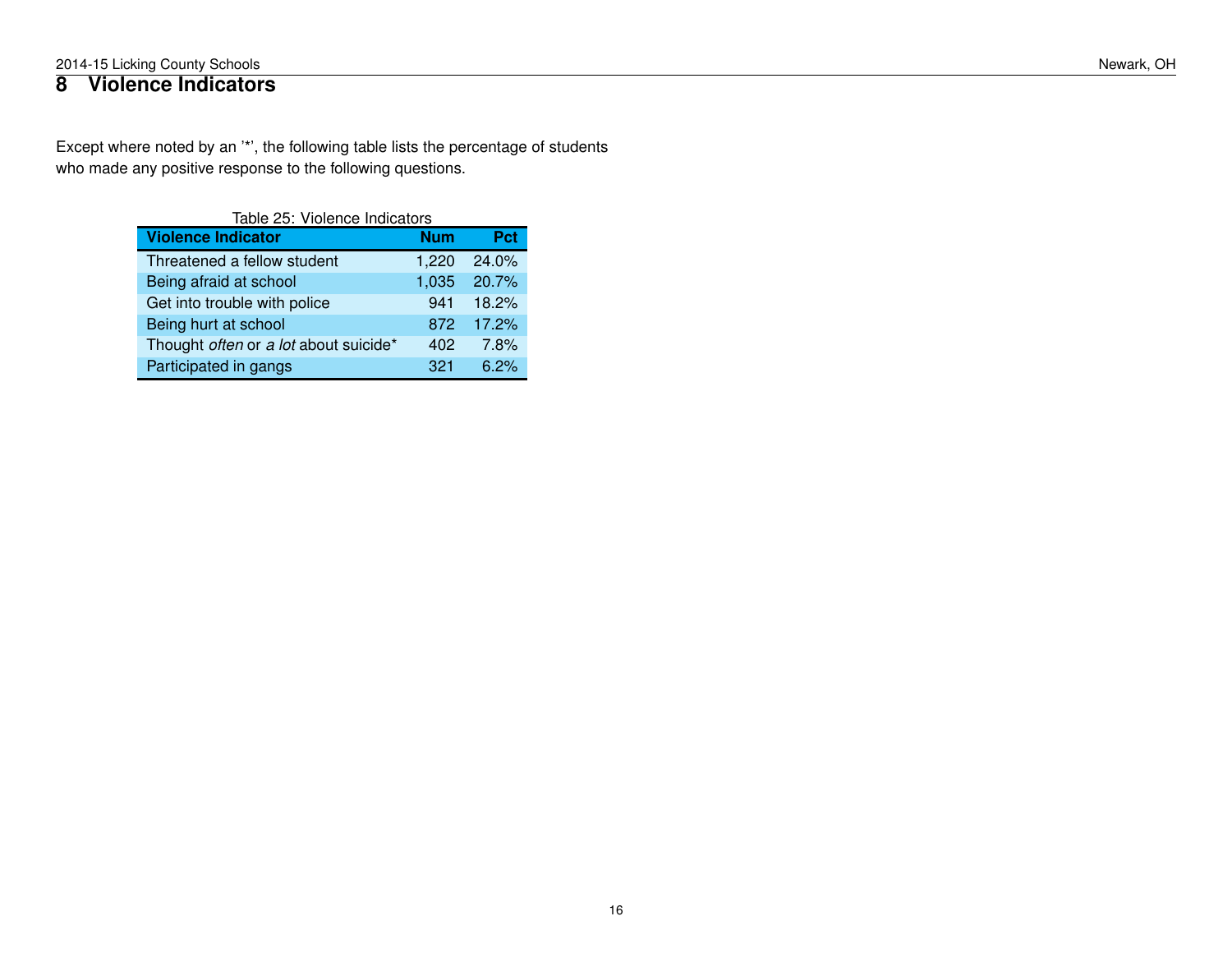### <span id="page-16-0"></span>**9 Where Students Use**

The following graphs show where students report using tobacco, alcohol, marijuana, and prescription drugs. Past analysis of national statistics show that *At School* is typically the *least* popular place of use.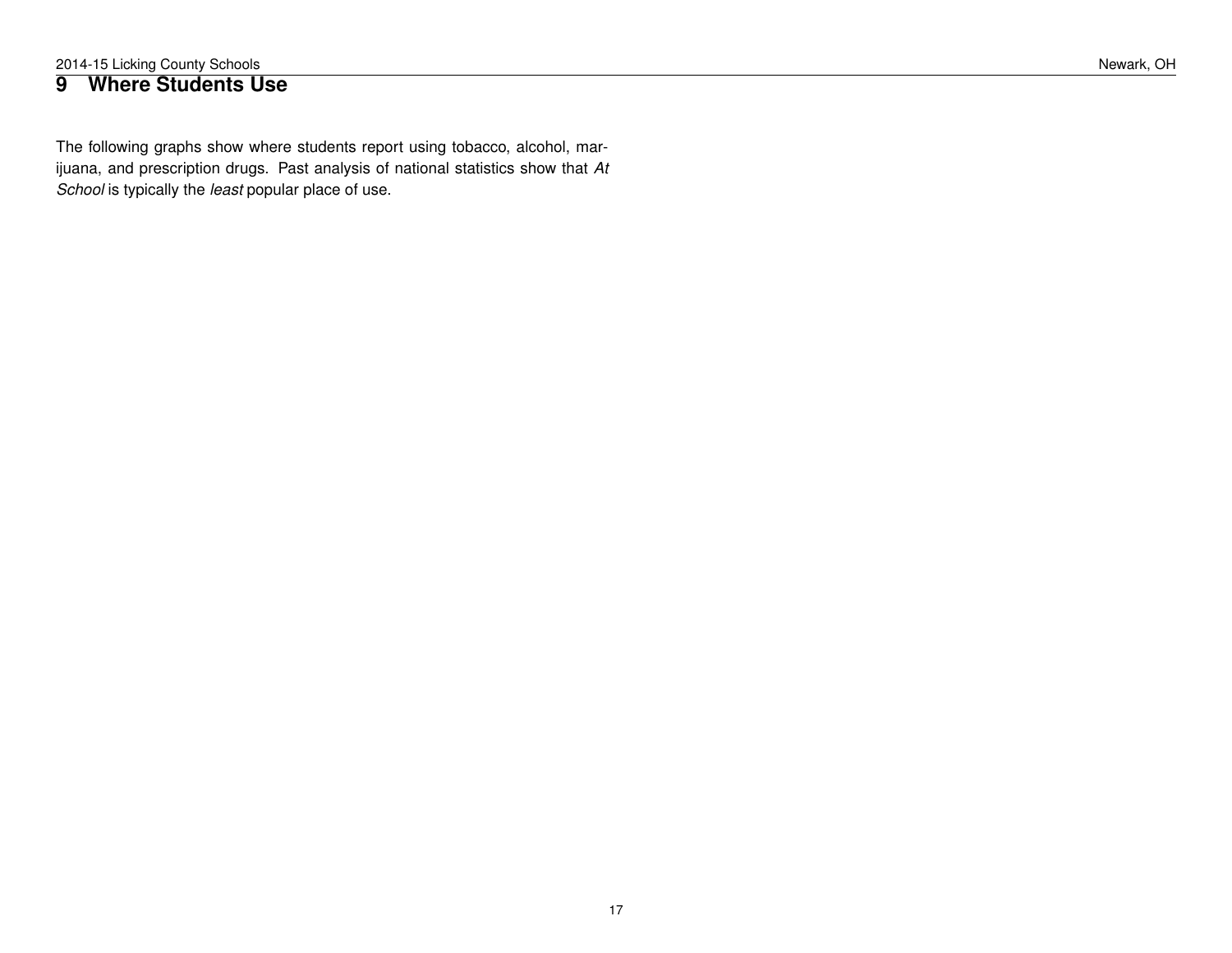# Where Do You Use Tobacco

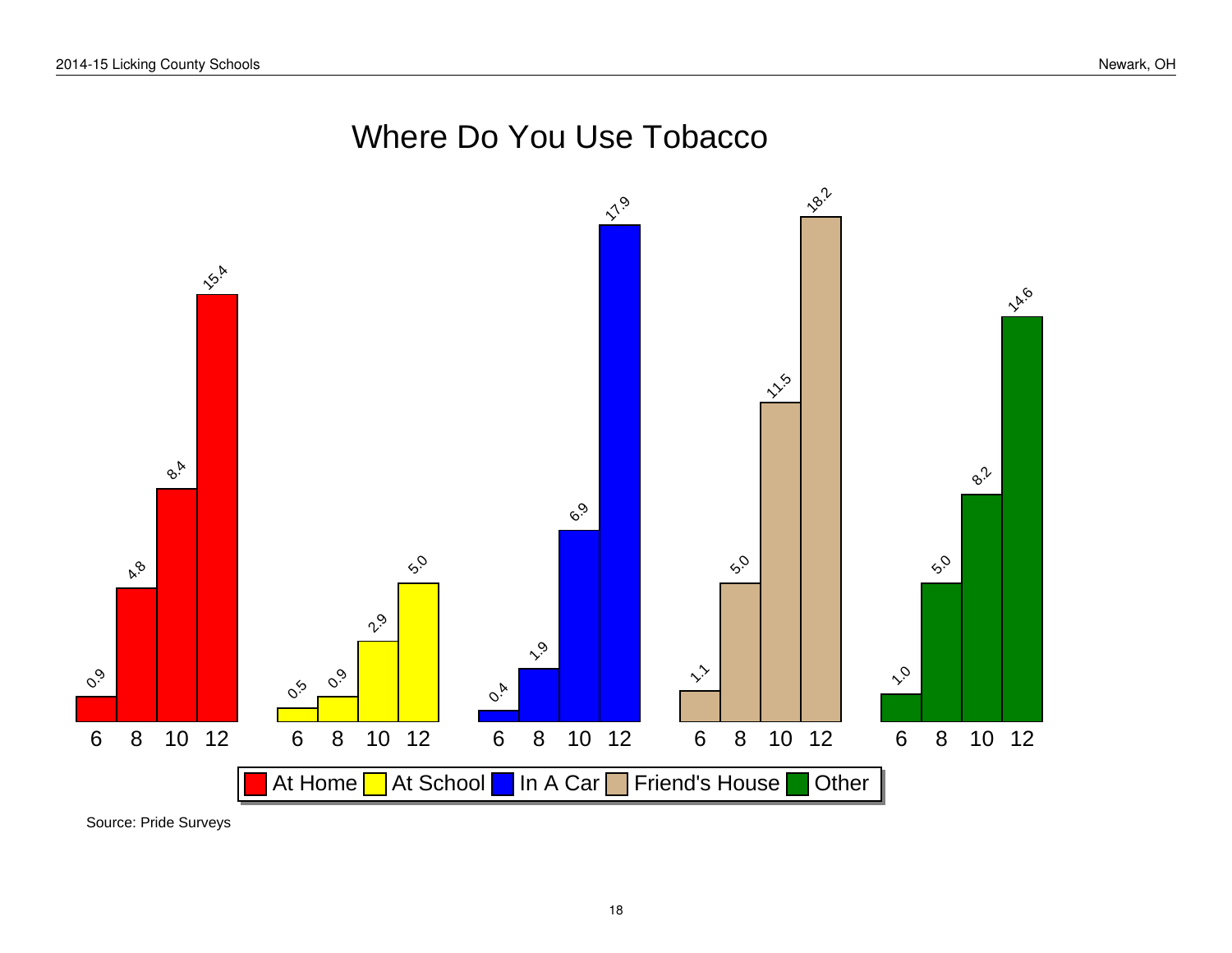# Where Do You Use Alcohol



Source: Pride Surveys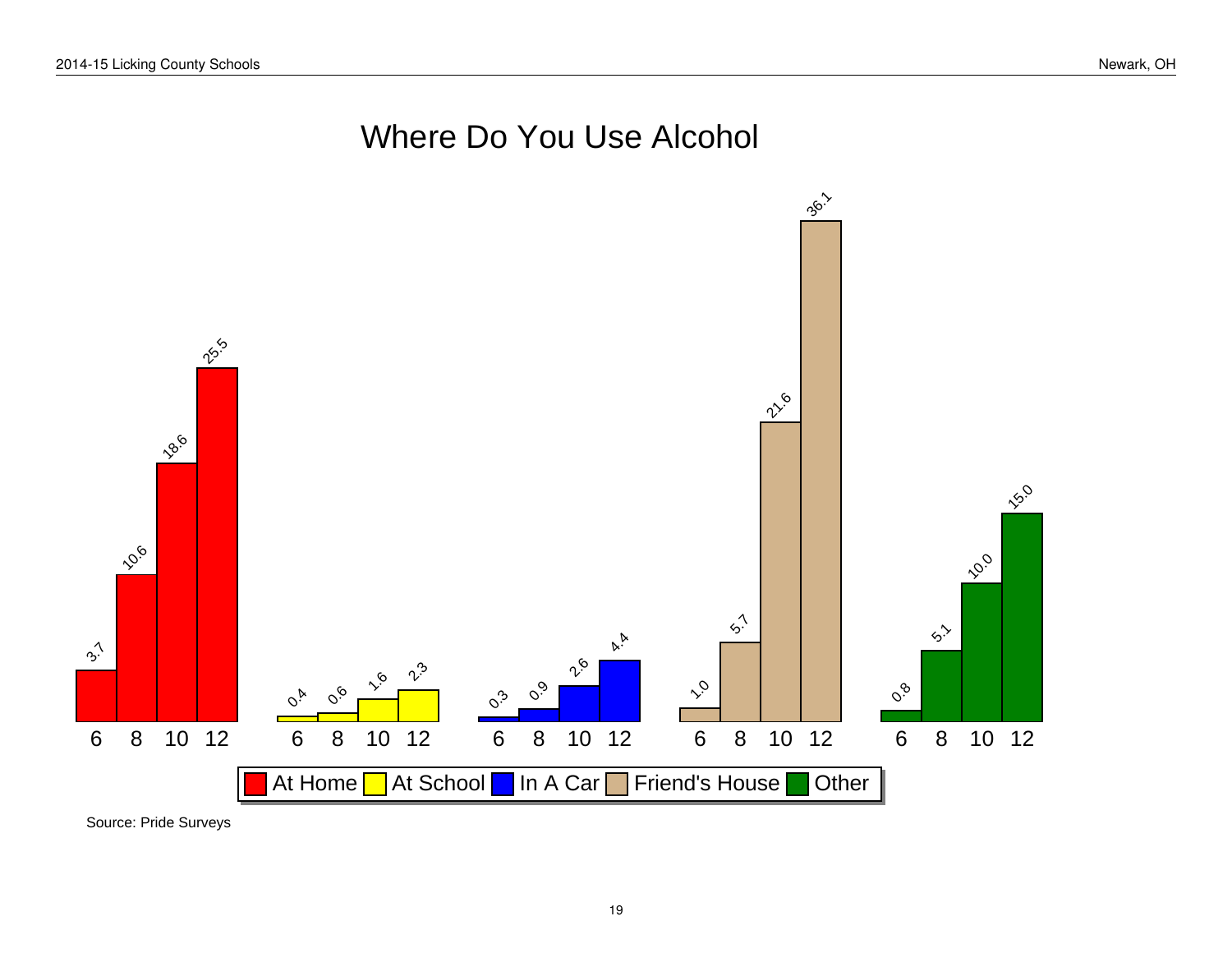# Where Do You Use Marijuana

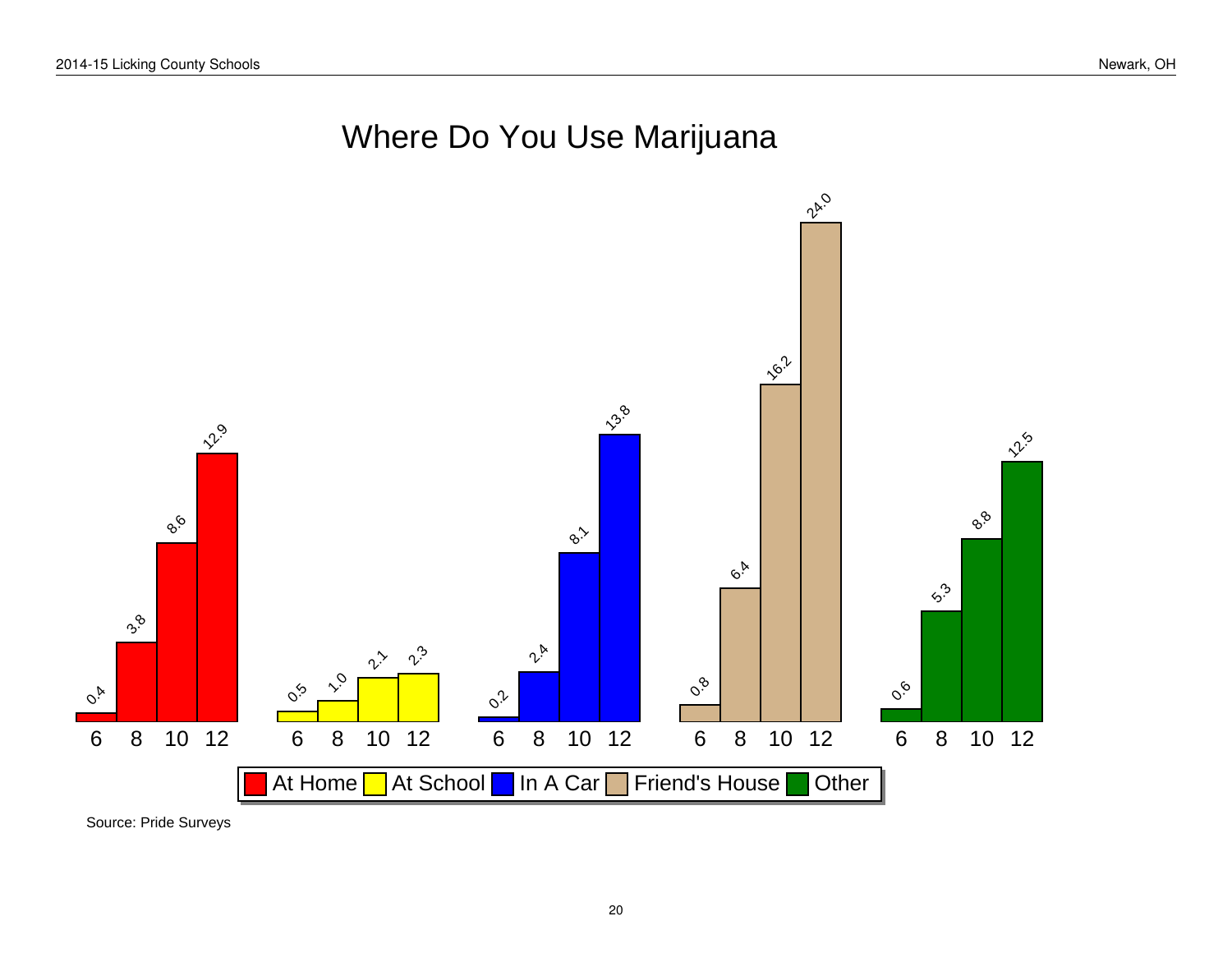# Where Do You Use Prescription Drugs

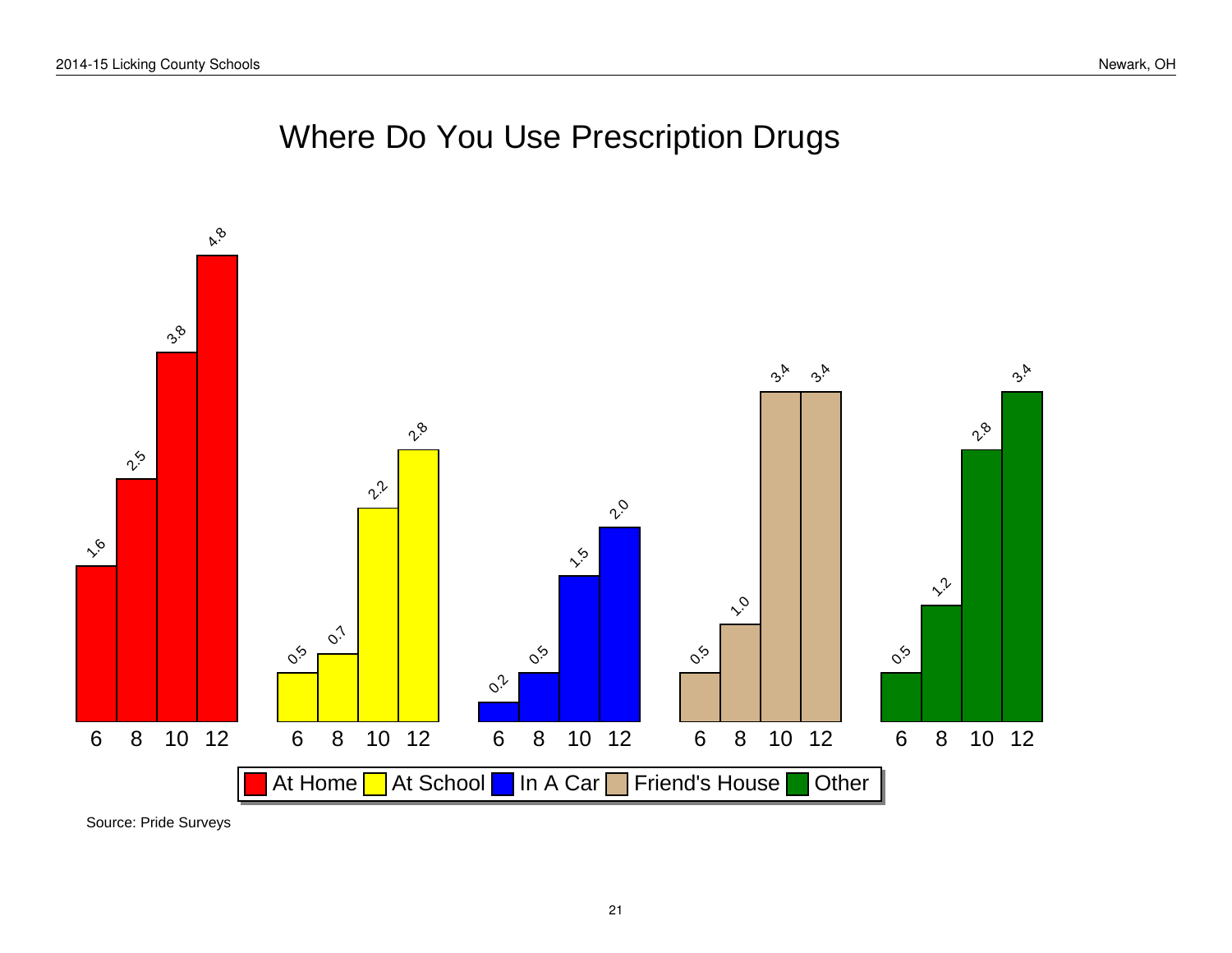### <span id="page-21-0"></span>**10 When Students Use**

The following graphs show when students report using tobacco, alcohol and marijuana. Past analysis of national statistics show that *During School* is typically the *least* popular time of use.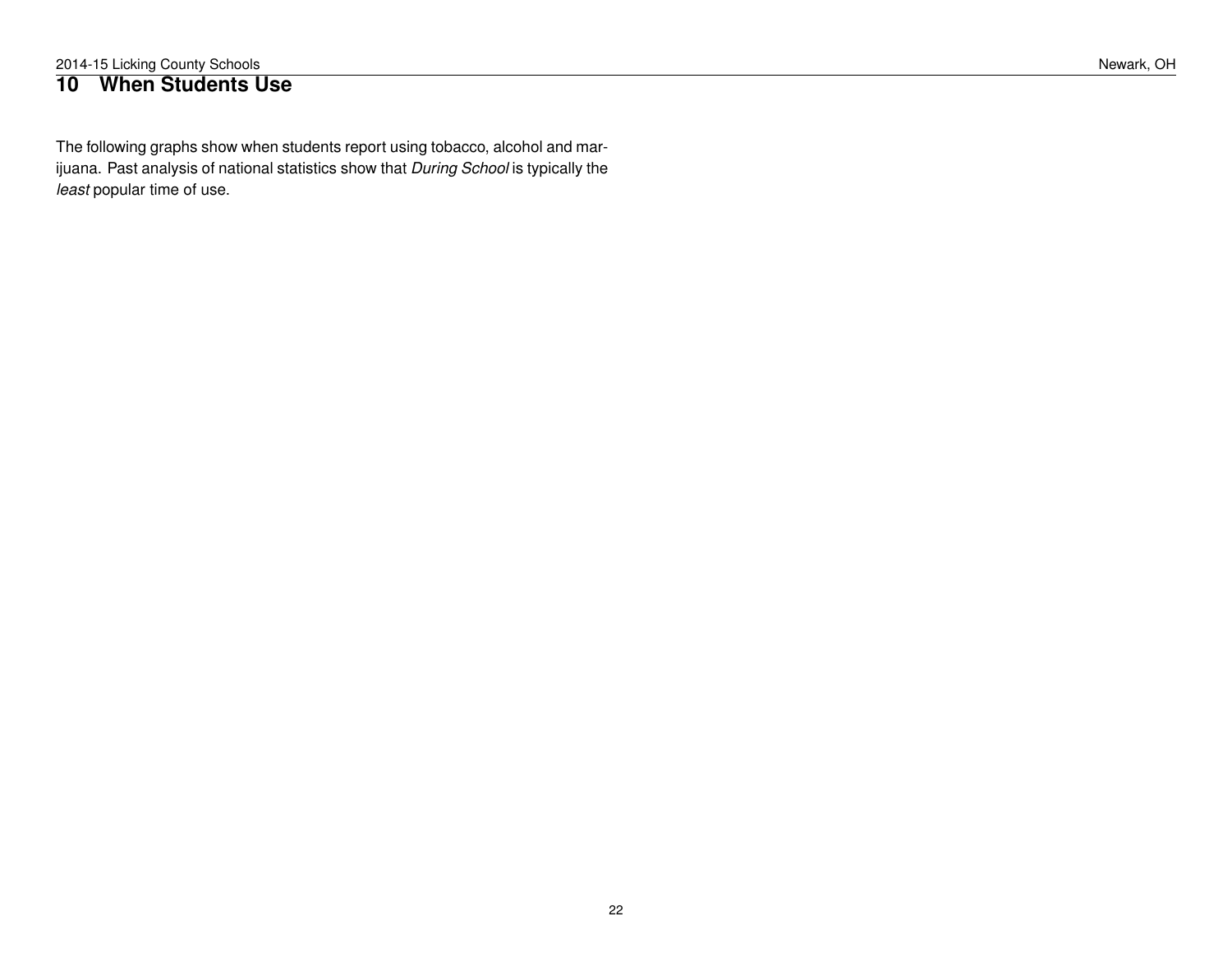# When Do You Use Tobacco



Source: Pride Surveys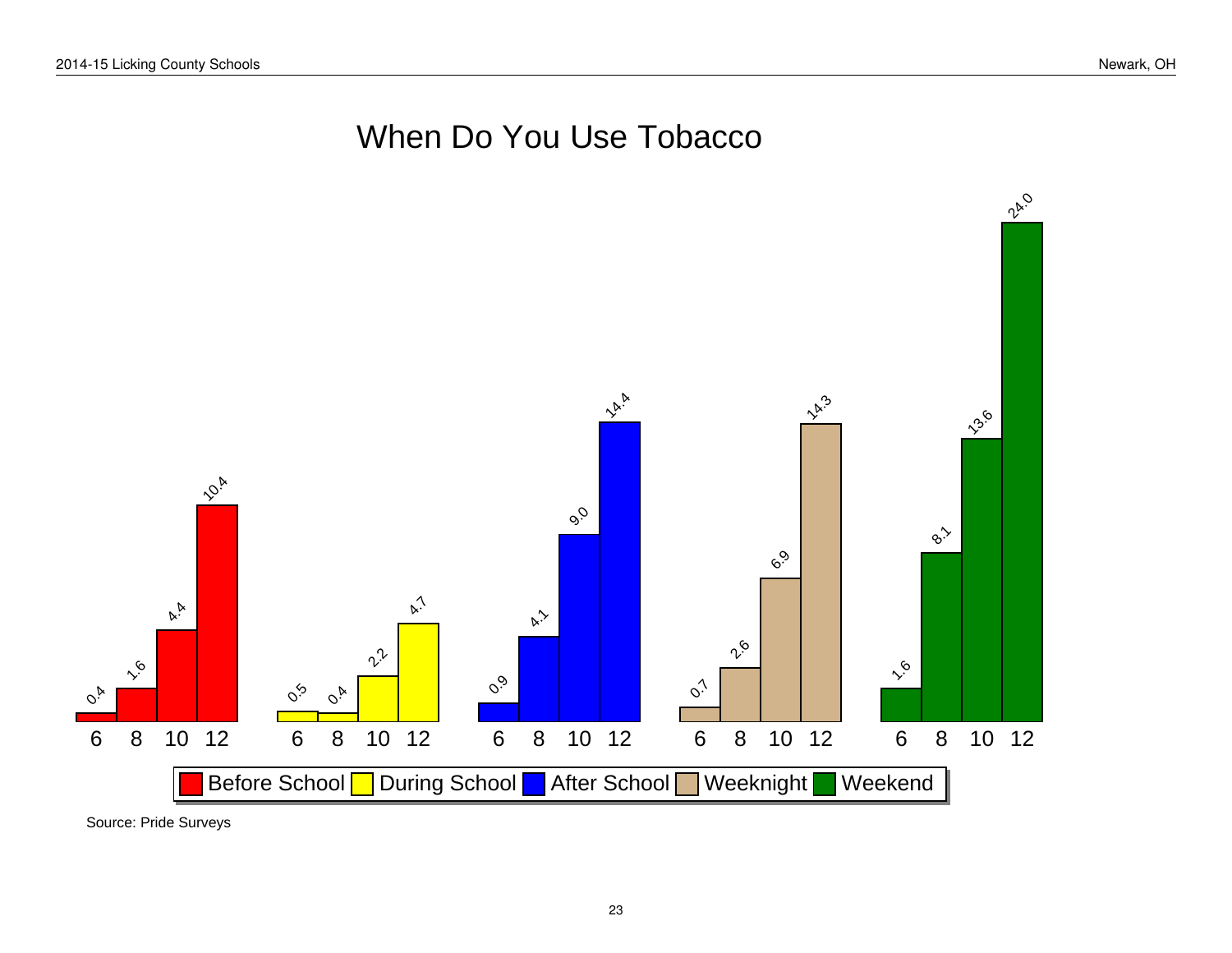# When Do You Use Alcohol



Source: Pride Surveys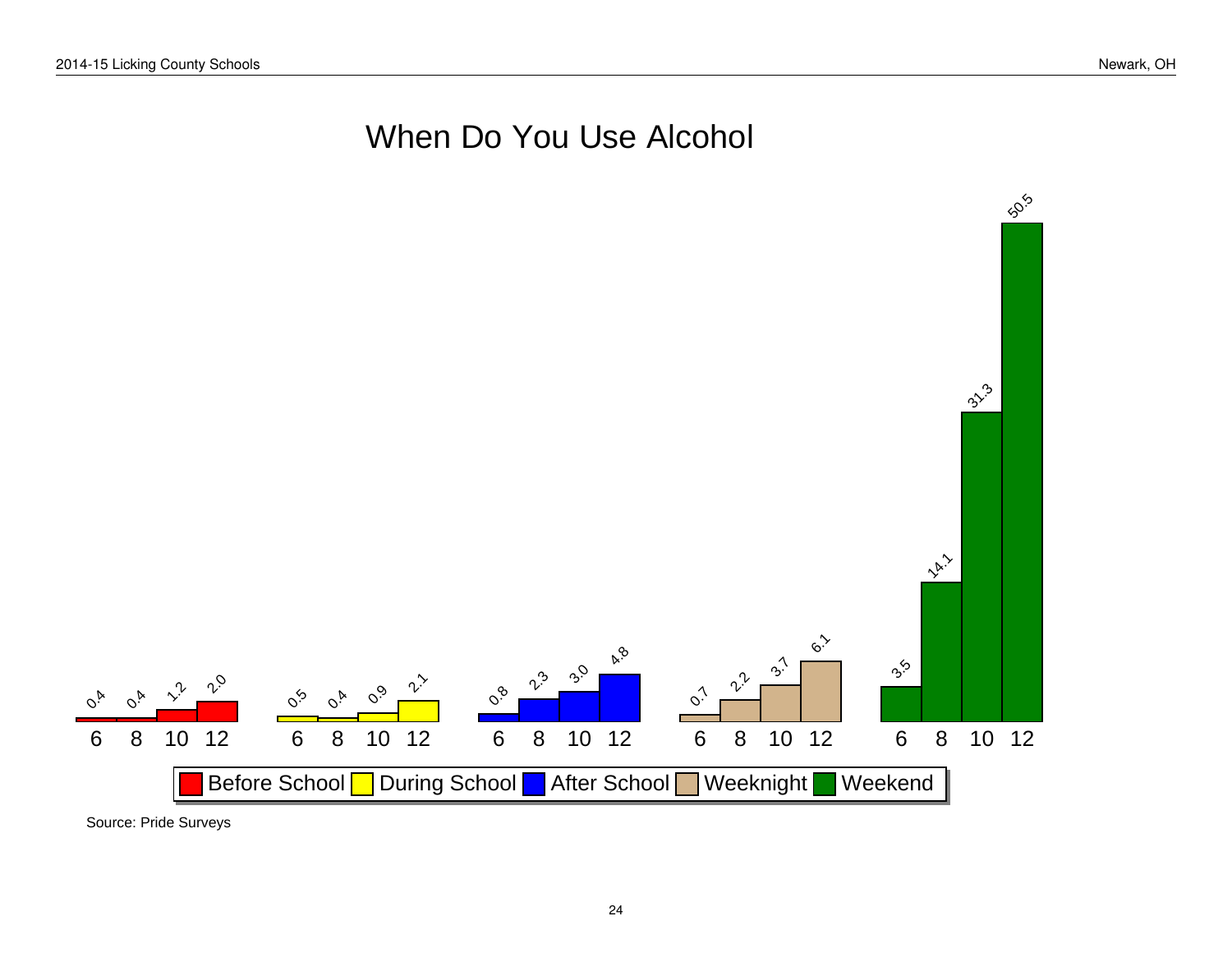# When Do You Use Marijuana



Source: Pride Surveys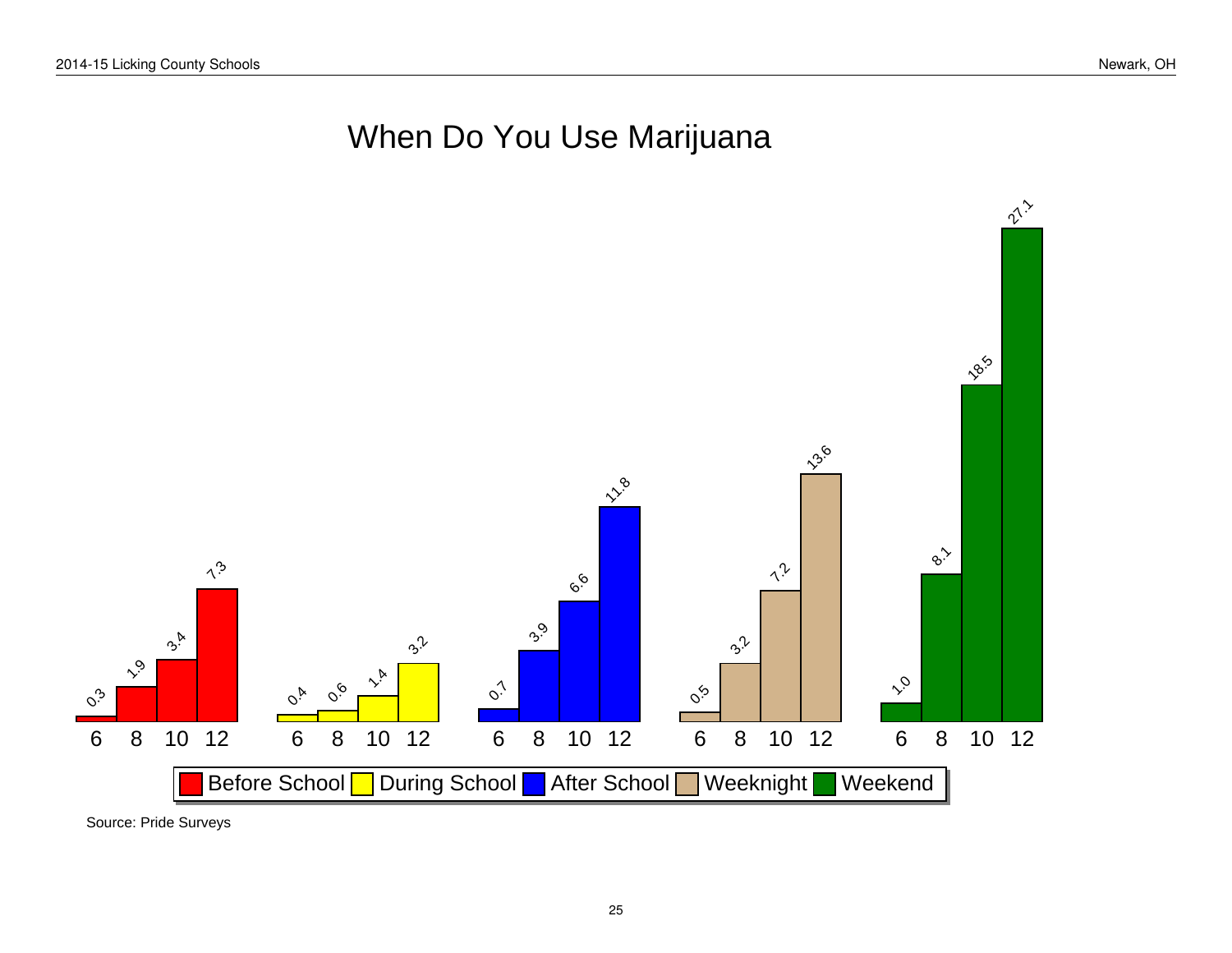# When Do You Use Prescription Drugs



Source: Pride Surveys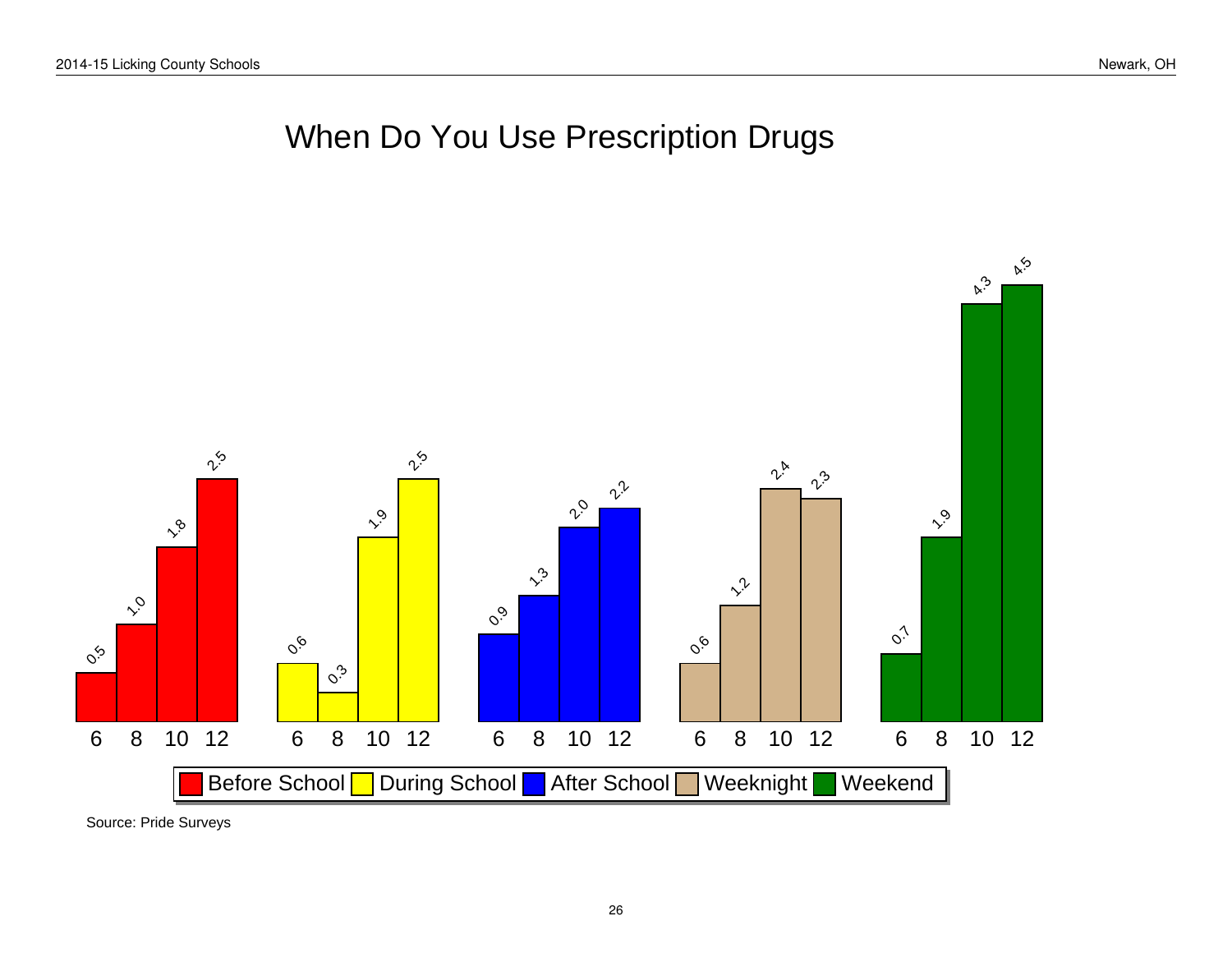## <span id="page-26-0"></span>**11 School Safety**

The following table lists the percentage of students who responded as *Never* or *Seldom* feeling safe in the following school locations.

| Table 26: School Safety            |            |          |  |  |  |
|------------------------------------|------------|----------|--|--|--|
| <b>Location</b>                    | <b>Num</b> | Pct      |  |  |  |
| In the parking lot                 | 1,109      | 22.3%    |  |  |  |
| On the school bus                  | 963        | 19.5%    |  |  |  |
| In the bathroom                    | 905        | 18.1%    |  |  |  |
| On the playground                  | 851        | 17.3%    |  |  |  |
| In the halls                       | 854        | $17.0\%$ |  |  |  |
| At school events (ballgames, etc.) | 735        | 14.8%    |  |  |  |
| In the cafeteria (lunchroom)       | 709        | 14.1%    |  |  |  |
| In the gym                         | 638        | 12.8%    |  |  |  |
| In the classroom                   | 488        | 9.7%     |  |  |  |

\*Pct represents percent who responded *Never* or *Seldom*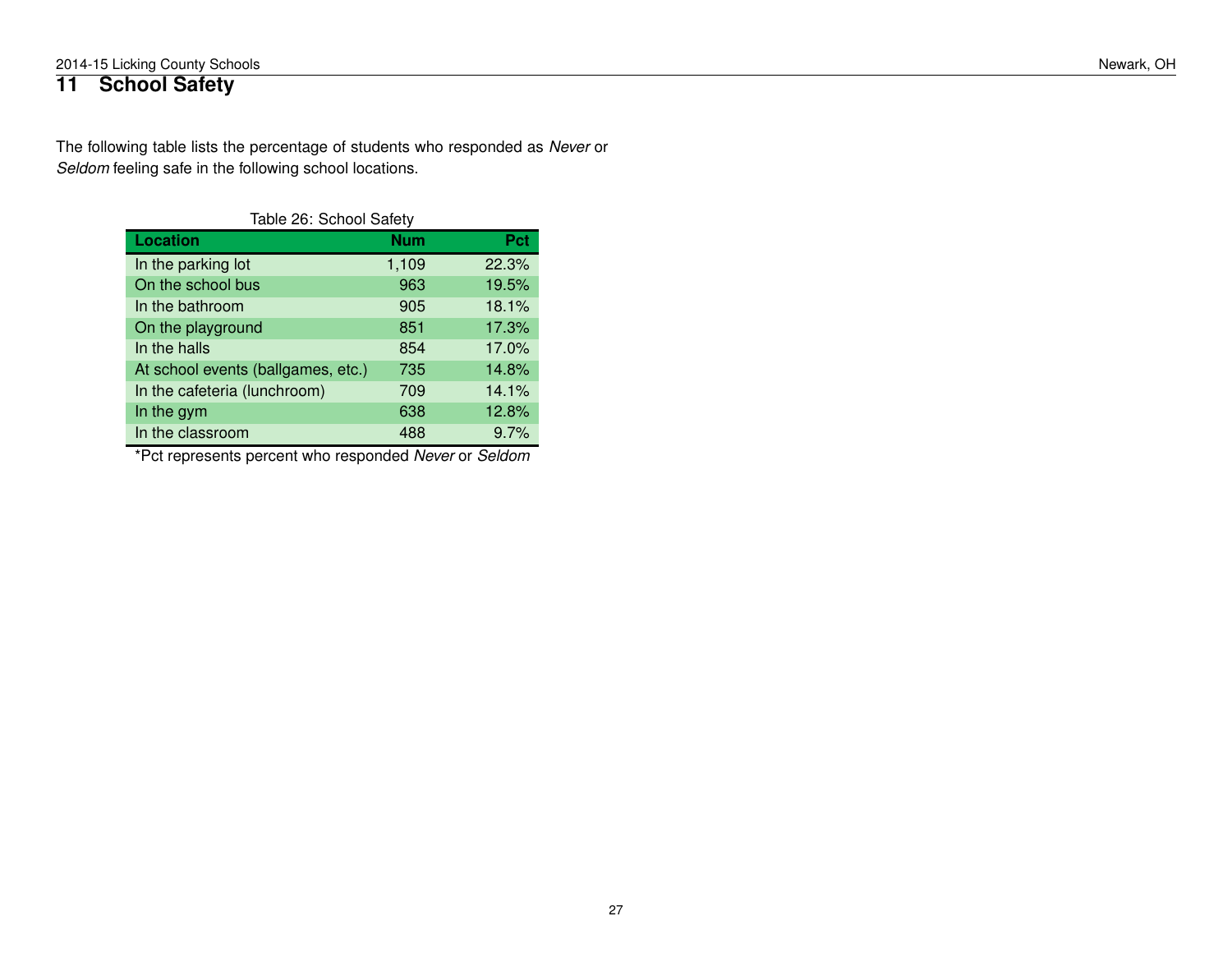### <span id="page-27-0"></span>**12 Risk and Protective Factors**

The following graphs on illicit drug use by risk & protective factors show for each category (Never, Seldom, Sometimes, Often, A Lot) of a risk or protective factor question the percentage of students who report using illicit drugs. For example, on the question of taking part in school activities, if the bar labeled NEVER was 40%, this means that OF those students who responded NEVER to taking part in school activities, 40% reported using an illicit drug.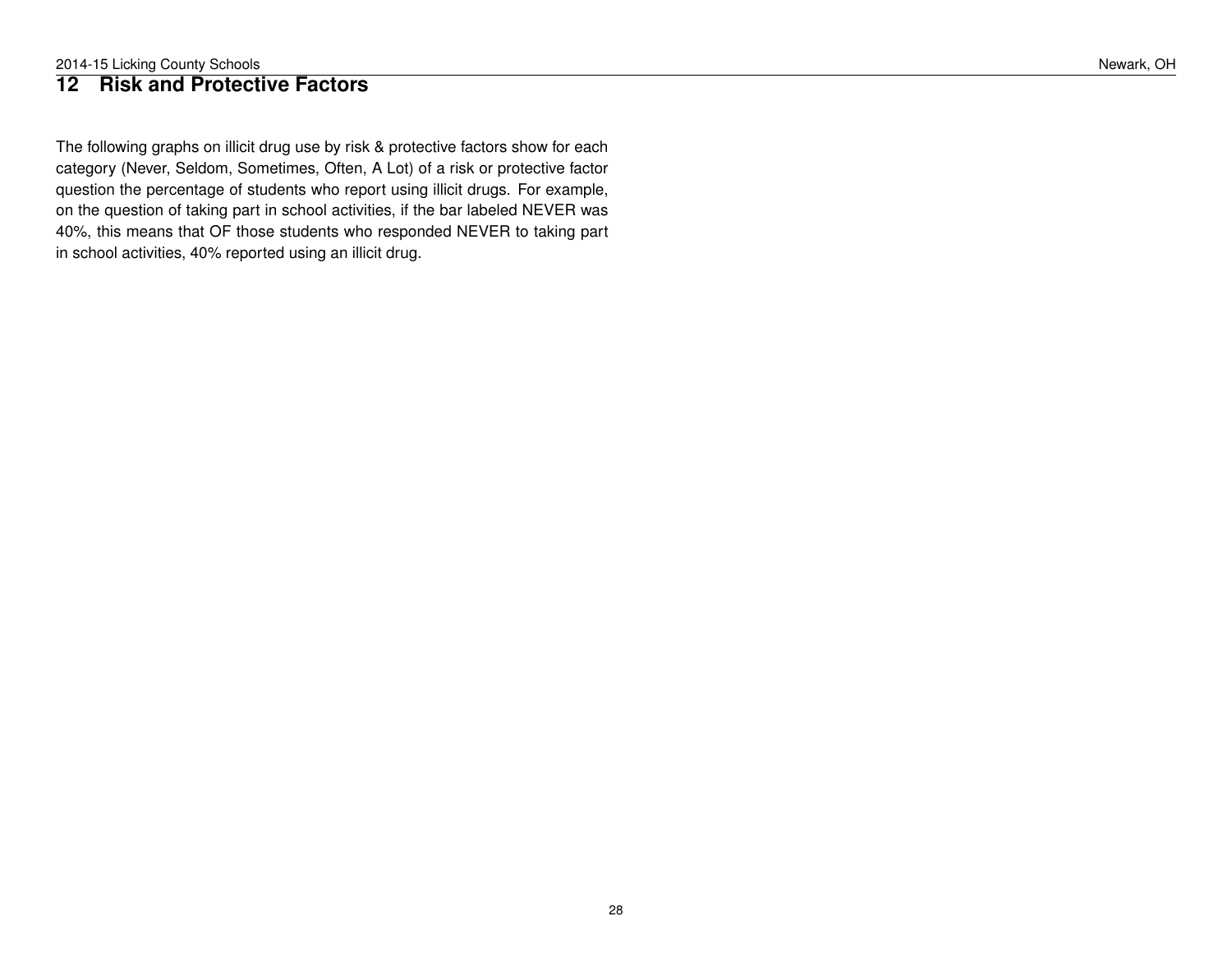# % Students Who Use Illicit Drugs by Take Part in School Activities (School Protective Factor)



Source: Pride Surveys -- For the group of students who responded NEVER to this question, 23.1% reported using illicit drugs, for A LOT, 12.5% reported using illicit drugs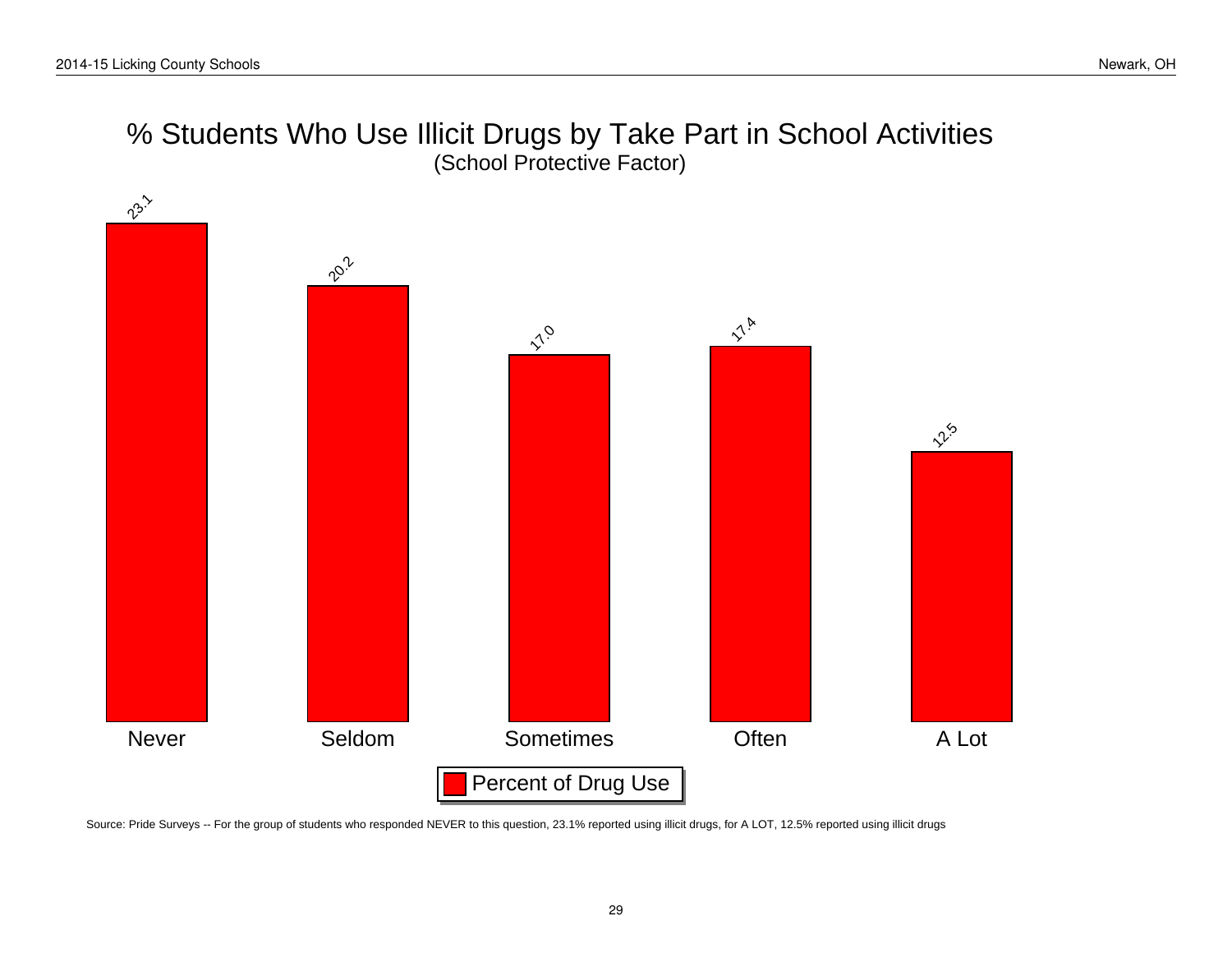# % Students Who Use Illicit Drugs by Make Good Grades (School Protective Factor)



Source: Pride Surveys -- For the group of students who responded NEVER to this question, 68.3% reported using illicit drugs, for A LOT, 11.2% reported using illicit drugs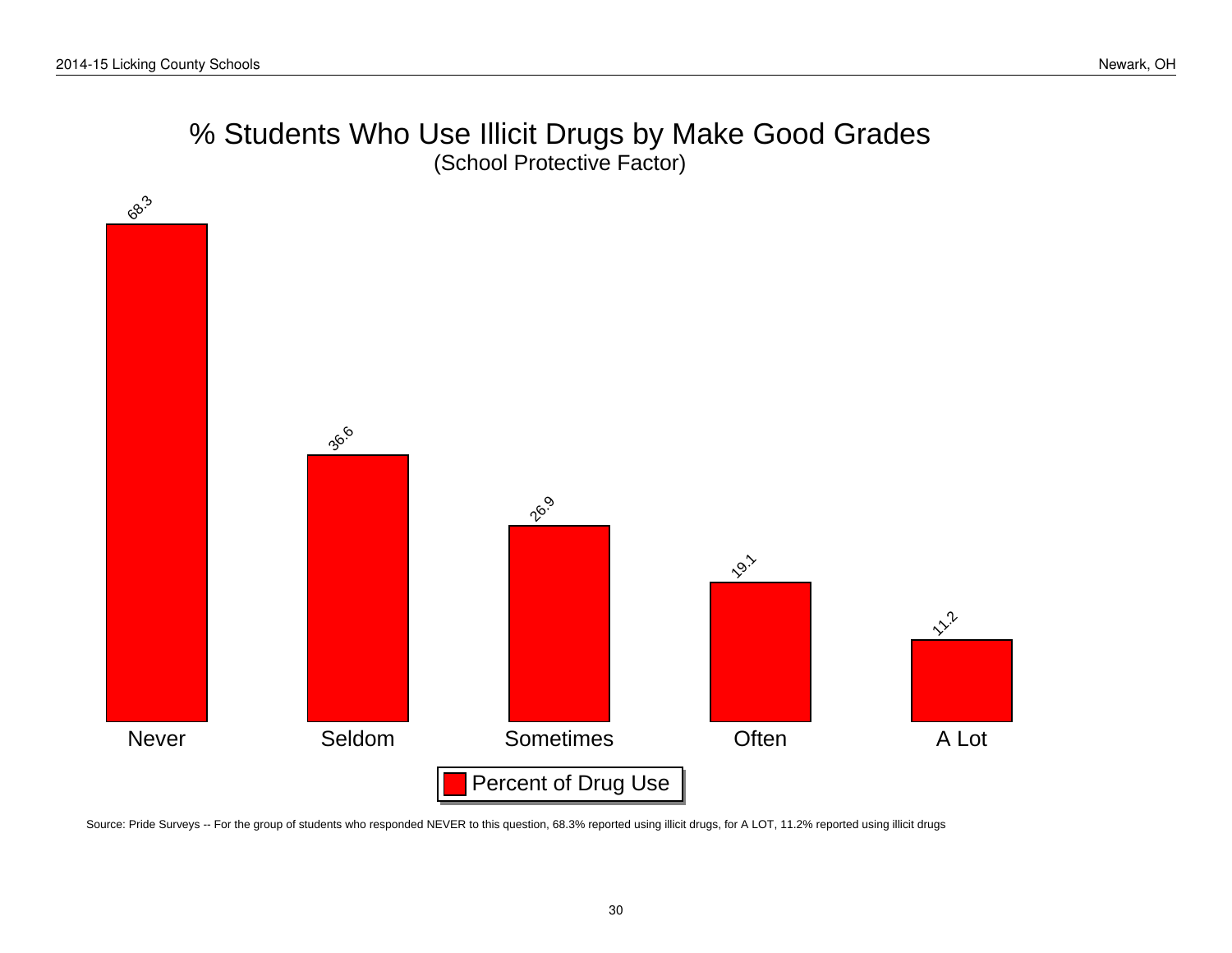# % Students Who Use Illicit Drugs by Parents Talk About Dangers of Drugs (Parent Protective Factor)



Source: Pride Surveys -- For the group of students who responded NEVER to this question, 24.7% reported using illicit drugs, for A LOT, 12.4% reported using illicit drugs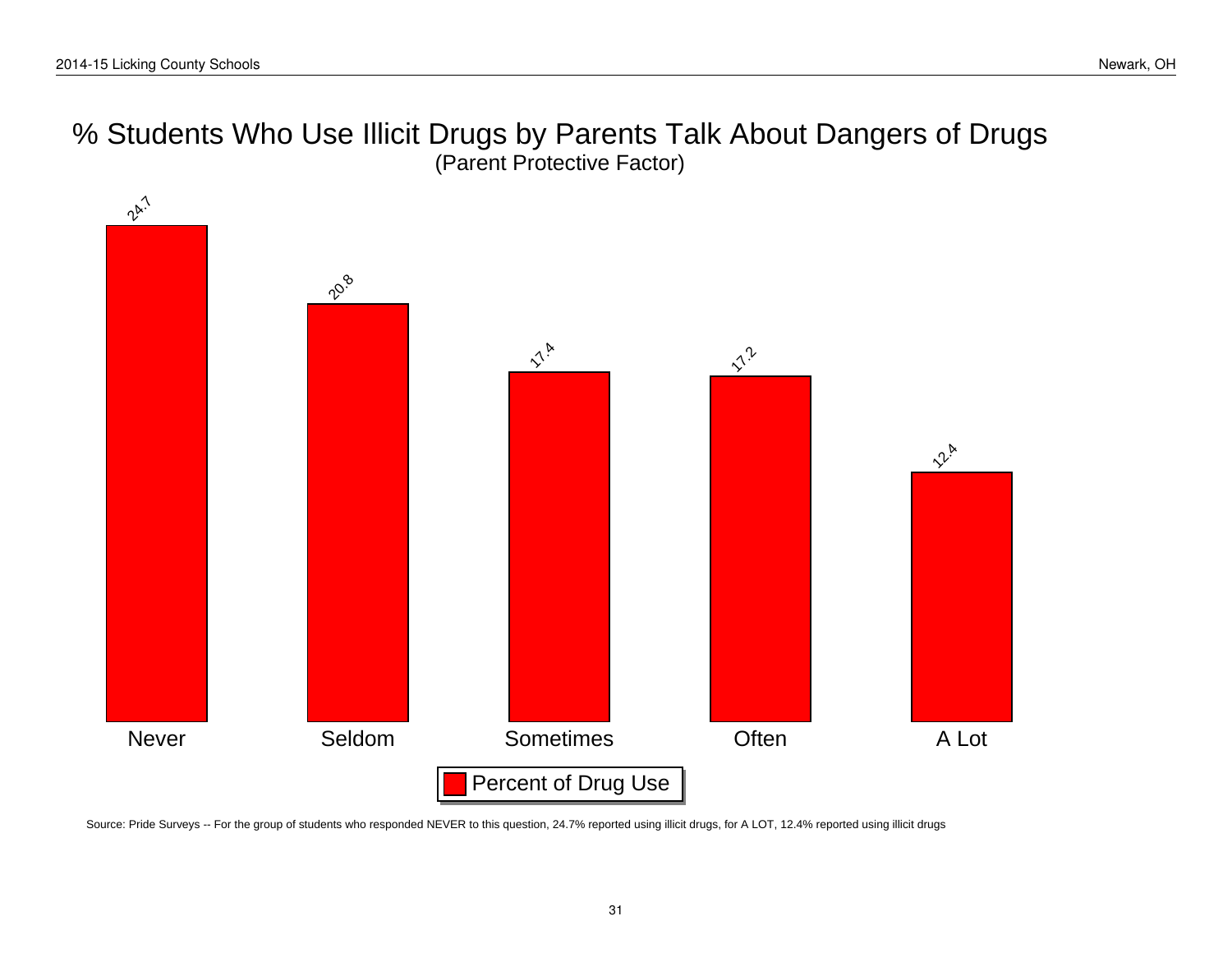# % Students Who Use Illicit Drugs by Parents Set Clear Rules (Parent Protective Factor)



Source: Pride Surveys -- For the group of students who responded NEVER to this question, 54.4% reported using illicit drugs, for A LOT, 10.8% reported using illicit drugs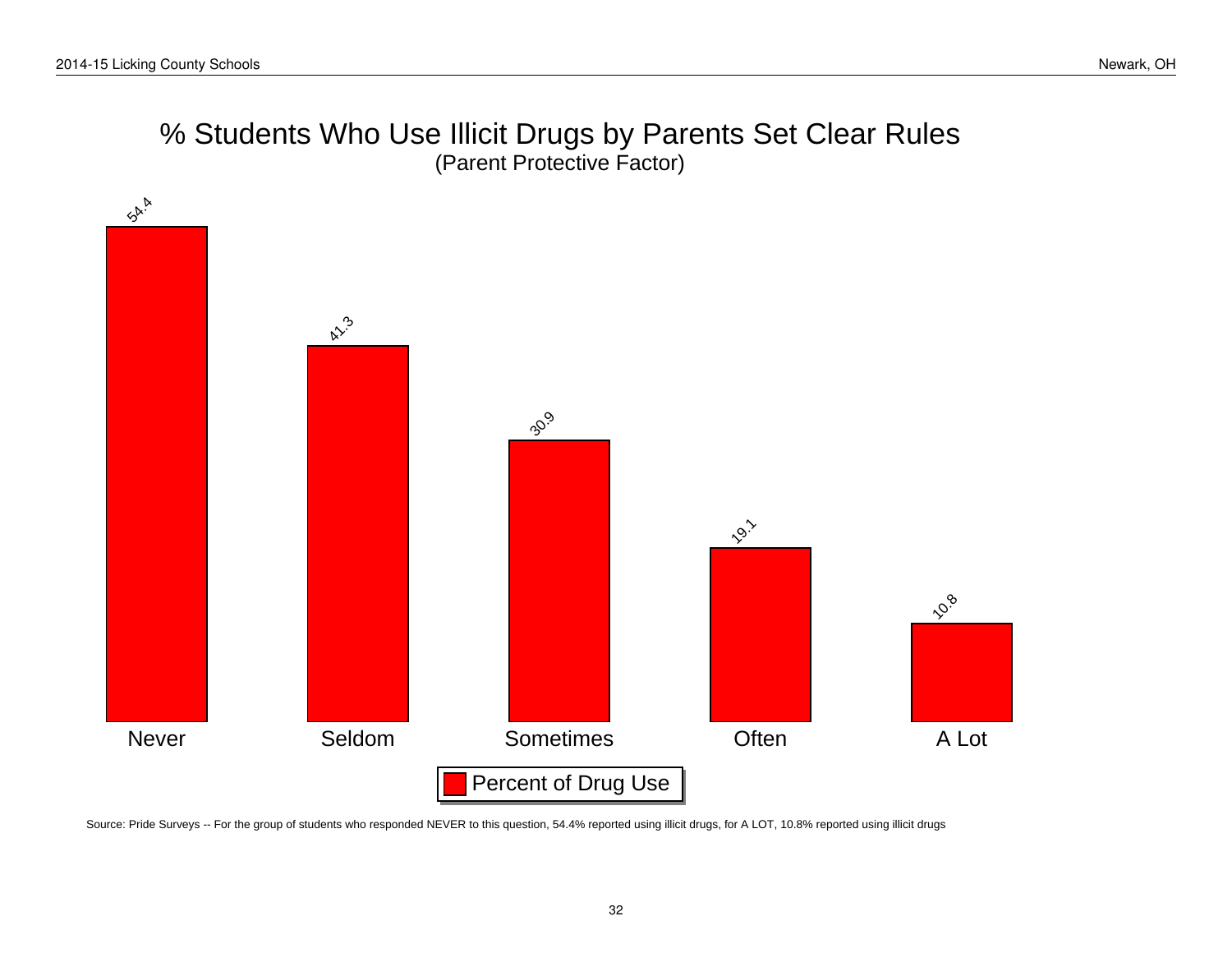# % Students Who Use Illicit Drugs by Attend Church, Synagogue, etc. (Community Protective Factor)



Source: Pride Surveys -- For the group of students who responded NEVER to this question, 26.5% reported using illicit drugs, for A LOT, 9.2% reported using illicit drugs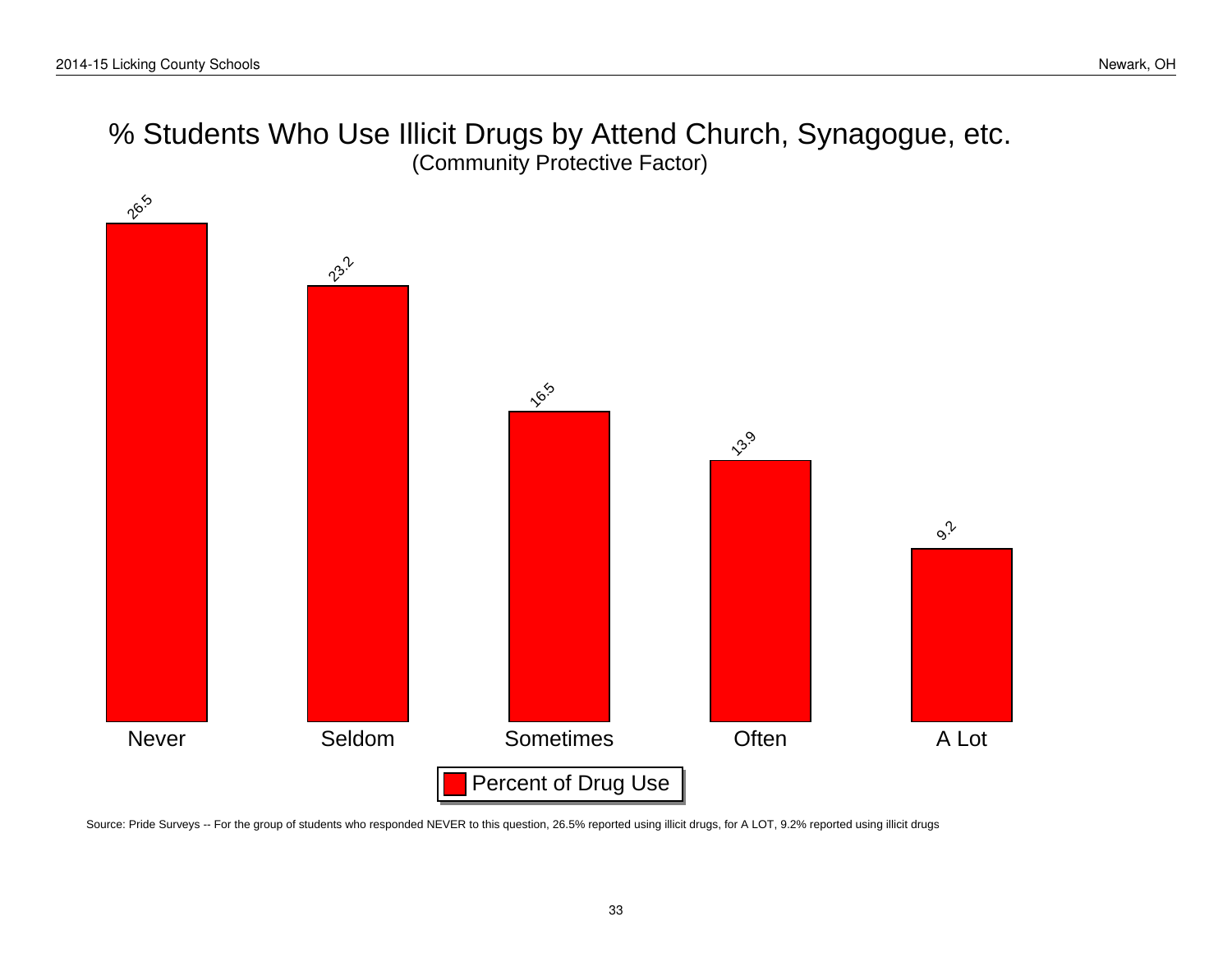# % Students Who Use Illicit Drugs by Take Part in Community Activities (Community Protective Factor)



Source: Pride Surveys -- For the group of students who responded NEVER to this question, 23.8% reported using illicit drugs, for A LOT, 9.6% reported using illicit drugs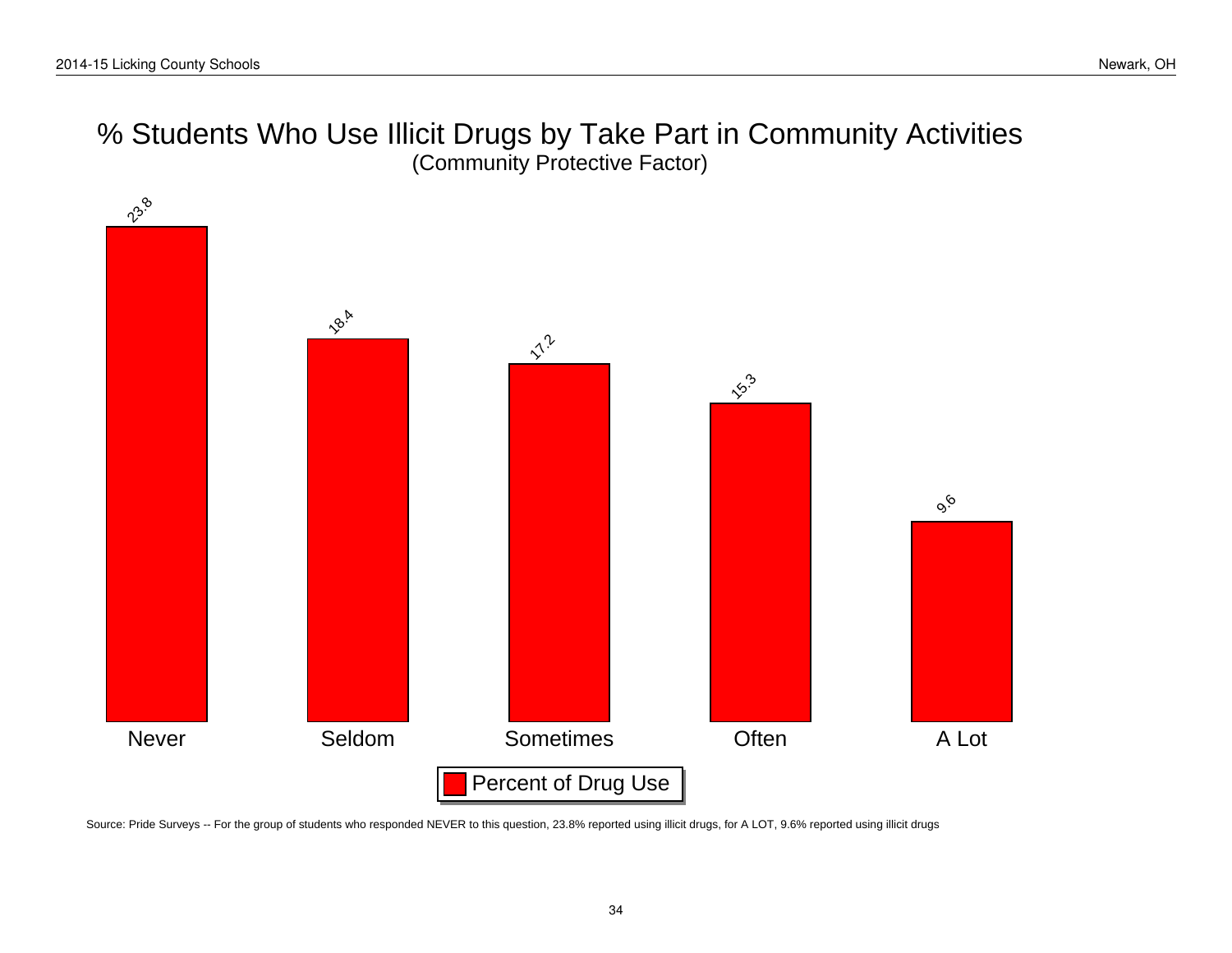## <span id="page-34-0"></span>**13 The Pride Surveys Questionnaire**

Since 1982, the Pride Surveys Questionnaire has been used by schools in all 50 states and several foreign countries to gather data on student tobacco, alcohol and illicit drug use and related behaviors. During the 1990's we added questions on violence to explore the relationship between students who used various drugs and their violence. We now archive more than 8 million completed questionnaires, making the Pride Surveys database on student drug use and violence the largest in the world.

Other Pride Surveys that we hope you will consider for your assessment and evaluation needs are: Faculty and Staff, Parents, Grade 4-6, Risk and Protective Factors, Teaching Environment, Learning Environment and the Parent Engagement. Copies of these questionnaires are available on the Pride Surveys web site

[www.pridesurveys.com](http://www.pridesurveys.com) and can be downloaded or you can call 1-800-279-6361 and we will send you copies for review.

### <span id="page-34-1"></span>**14 Why Schools Use Pride Surveys**

The following are some of the reasons school systems use Pride Surveys:

**Used by more than 8,000 school systems.** For more than three decades, schools across the nation have used the Pride Survey to identify student levels of drug use, violence, and related behaviors.

**Designated by Federal Law as a measure of illicit drug use by youth.** This law can be reviewed in Congressional Record, October 19, 1998, Page H11228. (see [www.pridesurveys.com\)](http://www.pridesurveys.com)

**40-50 minutes to administer.** School time is an important consideration. The survey can be administered during a portion of only one class period.

**Evaluates most prevention goals and objectives.** Changes in student behavior can be measured over time, allowing an individual school, system, or state to measure most of their goals and objectives.

**Helps write winning grants.** Schools can match their data against the Pride Surveys national database to indicate need for grant monies, or to indicate success in their drug education programs.

**Meets the needs of evaluation required by the U.S. Department of Education as expressed in NCLB legislation – Principles of Effectiveness.** The requirement for information on: past 30 day use, perception of health risk, perception of disapproval of drug use, perception of peer disapproval of drug use and violence by youth in schools and communities. Drug use and these related behaviors are available through the use of the Pride Survey.

Also, the legislation, under the Uniform Management Information and Reporting System (UMIRS) part (C) COMPILATION OF STATISTICS: states the collected data shall include incident reports by school officials, anonymous student surveys, and anonymous teacher surveys.

**Allows multi-year comparisons of your data.** The data is archived for 10 or more years and through our computer software the data can be compared over multiple years of administrations. The multi-year analysis allows a school, system, or state, to track the changes in data over extended periods of time by sex, race, age, grade, and many other variables.

**Data belong to the customer.** Local data will not be released without written permission from the customer (school official). Pride Surveys will use data to build a national sample of data for an annual release to the public. The individual school or state data is not identified in the release.

**Report includes 120+ pages of tables, charts, and reports.** With software developed by Pride Surveys, we create tables, charts and special reports on variables of special concern to schools and administrators. (Ex. One graph shows drug use to occur most often on the weekend when schools are not in session.)

**Anonymous, voluntary, protects pupil confidentiality.** By following the in-